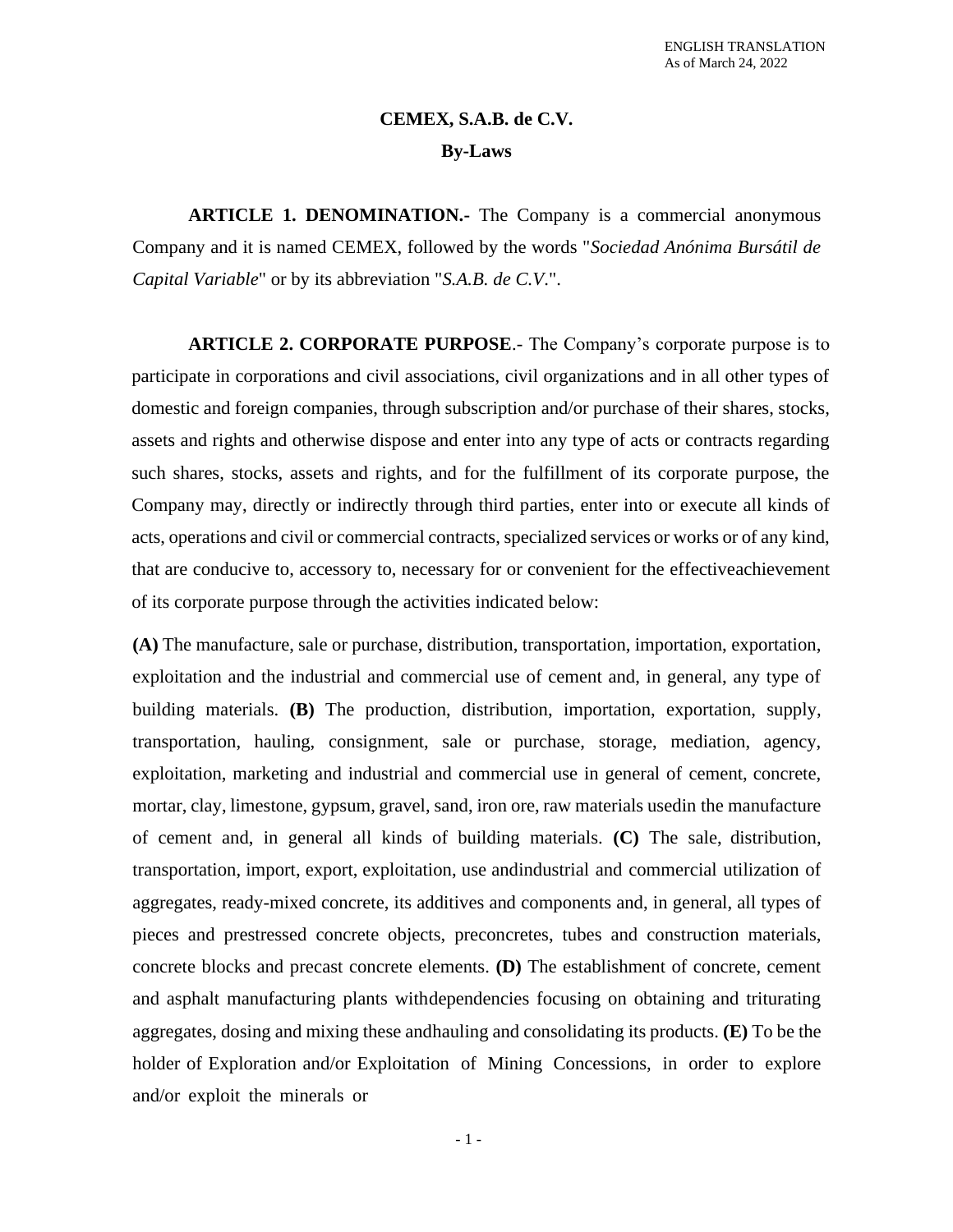substances subject to the Mining Law (*Ley Minera)*) in full force and effect, in accordance with the provisions of article 11 of said law. **(F)** Be the holder of, Ordinary and/or Extraordinary General Permits for the purchase, storage and consumption or purchase and consumption of explosive materials, for the construction industry and for the mining industry, in order to exploit the stone and mineral materials, respectively, in accordance with the provisions of articles 37 and 42 of the Federal Firearms and Explosives Law (*Ley Federal de Armas de Fuego y Explosivos*). **(G)** The transportation of merchandise and products in modality of general cargo, waste and/or hazardous materials and bulky and/or heavy weight materials, exploitation and use of the General Ways of Communication (*Vías Generales de Comunicación*) or their services and related under the concessions or permits granted by the Federal Executive as applicable; or, through the concessions or permits that the Company receives in contribution, transfer or in right of its Partners and authorized by the competent authorities. **(H)** The exploitation of specialized services of general cargo, waste and/or hazardous materials and bulky and/or heavy objects related to the concessions and permits granted by the authorities of the federal entities of the country. **(I)** The use of roads in general and their connection with other means of transport, through the Agreements that are entered into, in order to offer the public user an efficient and safe service. **(J)** Verification of official Mexican standards and serve as an approved and accredited inspection and verification unit to perform the procedures for evaluating the specifications and physical-mechanical and safety conditions for the operation of roads and bridges under the federal jurisdiction of motor transportation cargo, in compliance with Mexican official standards. **(K)** The training and preparation of Drivers of the Federal Motor Carrier and Private Transport Service (*Conductores del Servicio de Autotransporte Federal y Transporte Privado*). **(L)** The specialized workshop maintenance and repair service, as well as the sale of spare parts and technical equipment to third parties. **(M)** The development, purchase, sale, import, export, assembly and marketing of bags, packs and all types of packaging of any material, as well as the raw materials necessary for that purpose. **(N)** The industrial and commercial use of wastewater through its treatment and reuse. **(N)** The use, exploitation and utilization of public property, for the handling of fluids and the use of goods and the provision of port services that constitute the port operation under the terms of the Ports Act (*Ley de Puertos*), classified as maneuvering services for the transfer of goods or merchandise, such as loading, unloading, stacking, storage, stowage and haulage within the port, by any of the modalities provided by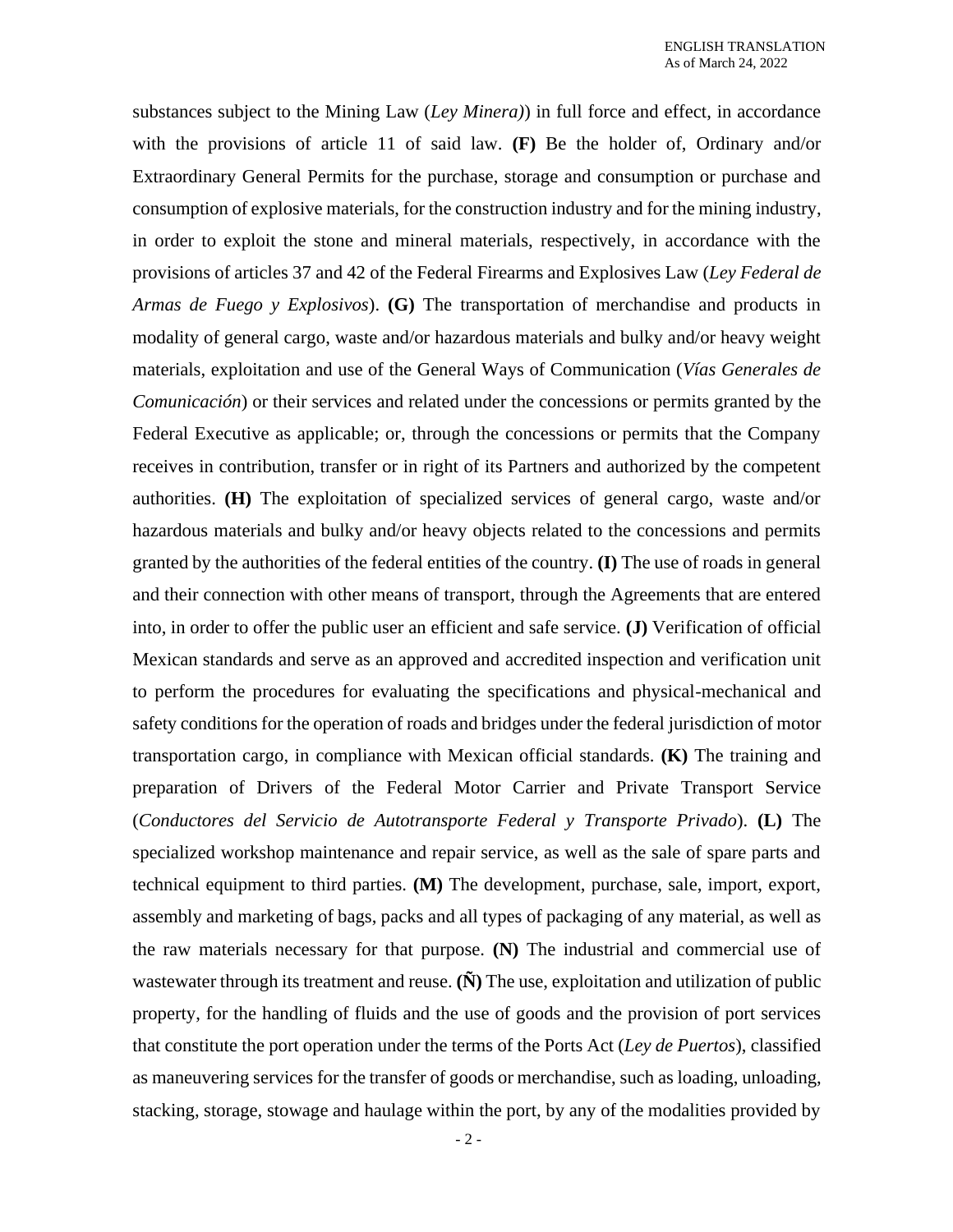such law, including, but not limited to, obtaining concessions, permits, authorizations and partial assignments of rights. **(O)** Logistic services associated with the oil industry, as well as operation management of asphalt emulation plants. **(P)** The Treatment and refining of Oil, the processing of Natural Gas and the export and import of Hydrocarbons and Petroleum, as well as the Transportation, Storage, Distribution, compression, liquefaction, decompression, regasification, commercialization and Public Expense of Hydrocarbons, Petroleum or Petrochemicals, including the construction, operation and exploitation of land areas, warehouses, ships, tanks, dry ports, marine terminals and facilities of any kind, for the management of petroleum and/or energy products, by any of the modalities provided by such law, including but not limited to, obtaining concessions, permits and/or authorizations, as appropriate, under the terms of Title Three of the Hydrocarbons Law (*Título Tercero de la Ley de Hidrocarburos*). **(Q)** The rendering of the Auxiliary Service for the Railway Freight Terminal, the Railway Auxiliary Service for transshipment and transfer of liquids, the Railway Auxiliary Service of railway equipment maintenance workshops and the provision of the transfer of liquids in any of its modalities. **(R)** The establishment of navigation services, transport, passengers and cargo, between the ports of the country and abroad, if necessary, the acquisition of boats for the aforementioned purposes and the operation of docks, shipyards and any other necessary construction or work for the initiation and development of its services. **(S)** The acquisition of concessions, permits, subsidies and legalfranchises related to any of the activities of its corporate purpose and acquiring by any legaltitle, including by concession of public power, direct ownership over lands, waters or their accessions and exploiting them, whether for irrigation, to generate driving force or for industrial objects. **(T)** The manufacture, sale, distribution, lease, import, export, transportation, supply, assembly, transport, loading, consignment, sale, deposit, mediation, commission, exploitation, commercialization and industrial and commercial use in general of all types of products allowed by the laws and in general, all kinds of domestic or foreign goods or merchandise, either as raw material, semi-finished products and perform with themtrade acts in any form on their own or by third parties. **(U)** The rendering of handling, storageand custody of foreign goods services, either owned by the Company or by third parties withwhom the Company enters into an agreement. **(V)** The private transportation of goods ownedby the Company or related to their activities, as well as of persons related to the same purpose,without involving the provision of federal public transportation in any of its forms. **(W)** The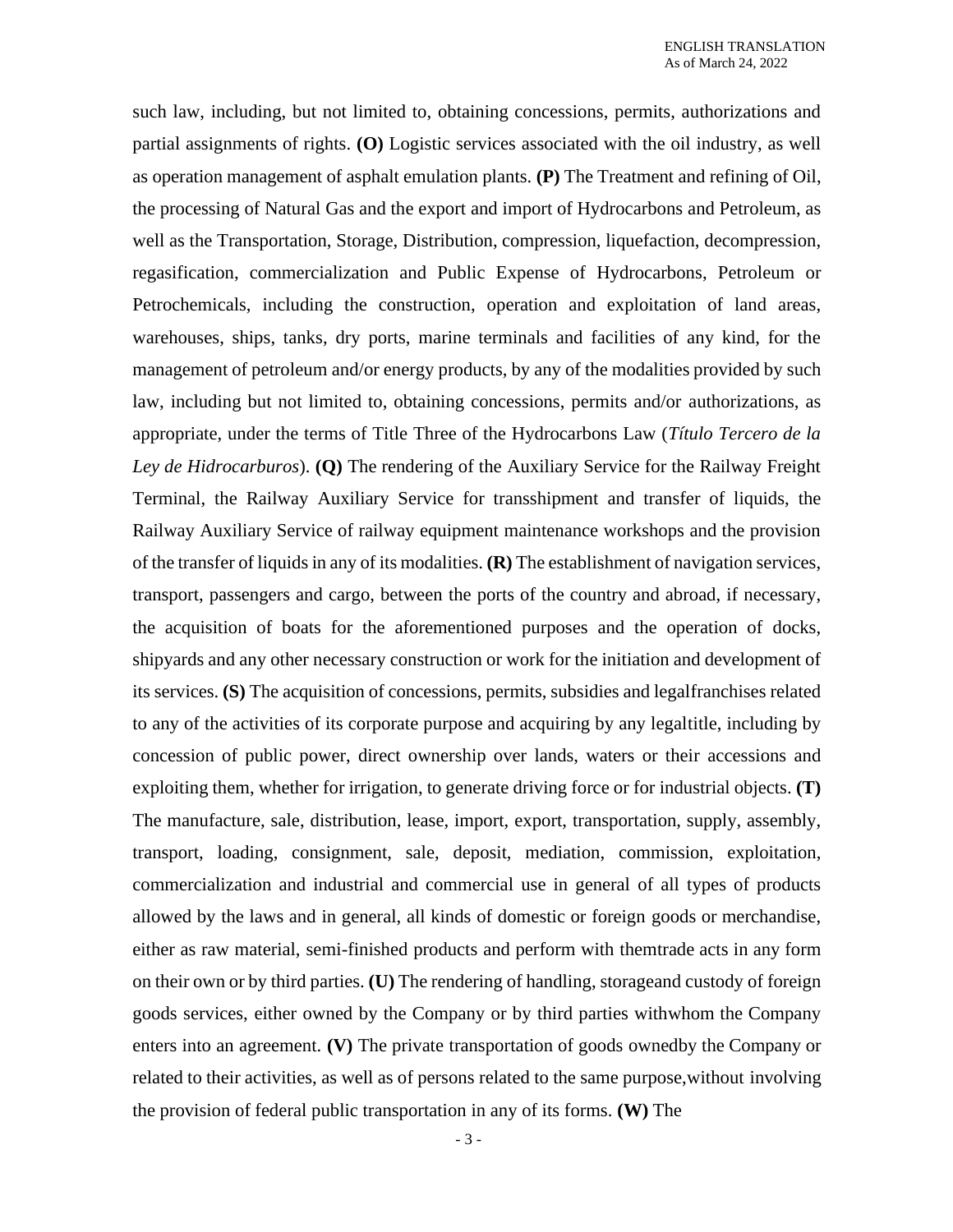operation as a shipping company and performance of all activities related to its operation and carrying out all the formalities before the competent authorities to obtain the proper permits.

**(X)** Purchase, lease, charter and enter into any type of contract with foreign and Mexican vessels as well as registering and obtaining the Mexican flag for the vessels that may requireit. **(Y)** To act as consignee agent for vessels and perform all activities related to the operationas such. **(Z)** The manufacture, sale, distribution, lease, import, export, exploitation and overall development of all types of industrial and commercial equipment, machinery, tools, spare parts and parts, motor carriers and any articles or commercial items. **(AA)** The exploitation of the various engineering branches in all its aspects either pure or applied, as well as projects and construction works. **(BB)** Entering into contracts for construction, design, engineering, and supply of technical and professional services, the development of architectural projects, installation of technical and mechanical infrastructure, and any other applications necessary, convenient or conducive to the development and prosperity of the Company, including participating in competitions, public or private bids or offers either national or international. **(CC)** Acquire, sell, manage, lease or receive in lease or sublease, give or receive on loan, exchange, encumber in any way, exploit, affect or be a trustee in trustand, in general, enter into any legal act that involves acquiring, transferring or guaranteeingthe rights of ownership or possession of all real or personal types of property, as deemed necessary or convenient for the development and prosperity of the Company, or to directly or indirectly support the development of the Company. **(DD)** Decorate, manage and operate in any manner all kinds of buildings, factories, warehouses, houses andapartments on their own or through third parties. **(EE)** Provide and receive any type of technical, administrative, sales, advertising, monitoring, technical assistance, consultation and advice services on industrial, tax, accounting, commercial, financial, and any other typeof matters. **(FF)** Order, obtain, buy, lease, assign or otherwise acquire or dispose of trademarks, trade names, copyrights, patents, inventions and processes, know-how and, in general, intellectual and industrial property rights, as well as licenses over them. **(GG)** Enterinto or agree on agency operations, mediation, technical assistance, professional services, consulting, distribution, supply, leasing and factoring, brokerage and generally all kinds of contracts or agreements involving services to or for third parties, as a result of the obligationsor duties incurred by virtue of entering into the contracts in this subparagraph. **(HH)** Give ortake money on loan, secured or unsecured, including the issuance of debt securities in public or private sale that represent loans with the investing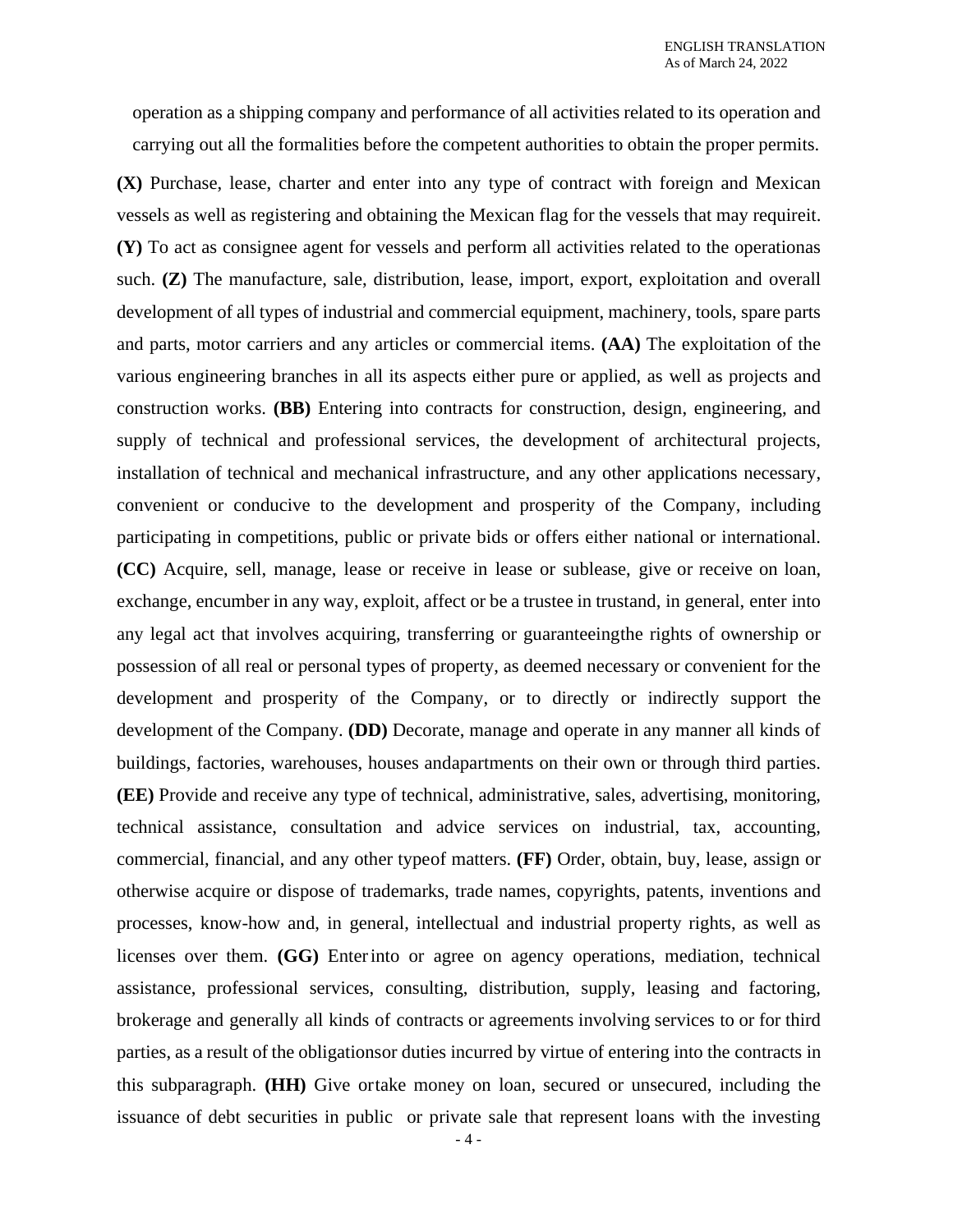public. **(II)** Issue, draw, sign, accept, endorse, guarantee and enter into any type of commercial or legal transaction, regarding negotiable instruments, with national or foreign credit institutions, as well as agents and securities intermediaries, in investment companies and auxiliary credit organizations and in any organization, corporation or association, any and all types of transactions necessary or convenient for the fulfillment of its corporate purpose, including entering into repurchases, loans, trusts, mandates, agencies or any contract or agreement either for the purpose of investing its resources, to obtain financing, or where appropriate, to affect, transmit or to pledge the negotiable instruments referred to in this subparagraph. **(JJ)** To execute *avales*, bonds and, in general, guarantee, including with pledges and mortgages, obligations incurredon behalf of third parties, with or without consideration. **(KK)** To render the Comprehensive Logistics and Supply Chain Service.

**ARTICLE 3. DOMICILE.-** The corporate seat of the Company is the city of Monterrey, N.L., Mexico, with the understanding that agencies or branches may be established within Mexico or abroad as deemed advisable by the Board of Directors.

**ARTICLE 4. DURATION.-** The duration of the Company shall be indefinite.

**ARTICLE 5. NATIONALITY.-** This Company is Mexican. Any foreigner who in the incorporation date of this Company has acquired or in the future shall acquire an interest or participation in the Capital Stock of the Company, shall be considered for this sole act as Mexican, it being understood that said party has agreed not to seek the protection of its government, under penalty of losing said interest or participation in favor of the Republic of Mexico. This article shall be inserted in its entirety on the share certificates issued by the Company. This Company received authorization from the Mexican Ministry of Foreign Affairs under Permit Number 267, dated February 4, 1927, in accordance with the Organizational Law of Section I of Article 27 of the Constitution and its Regulations.

**ARTICLE 6. CAPITAL STOCK.-** The Capital Stock shall be variable. The Minimum Fixed Capital with no redemption rights is of \$36,300,000.00 (thirty-six million three hundred thousand 00/100 MXN) represented by 13,068´000,000 (thirteen thousand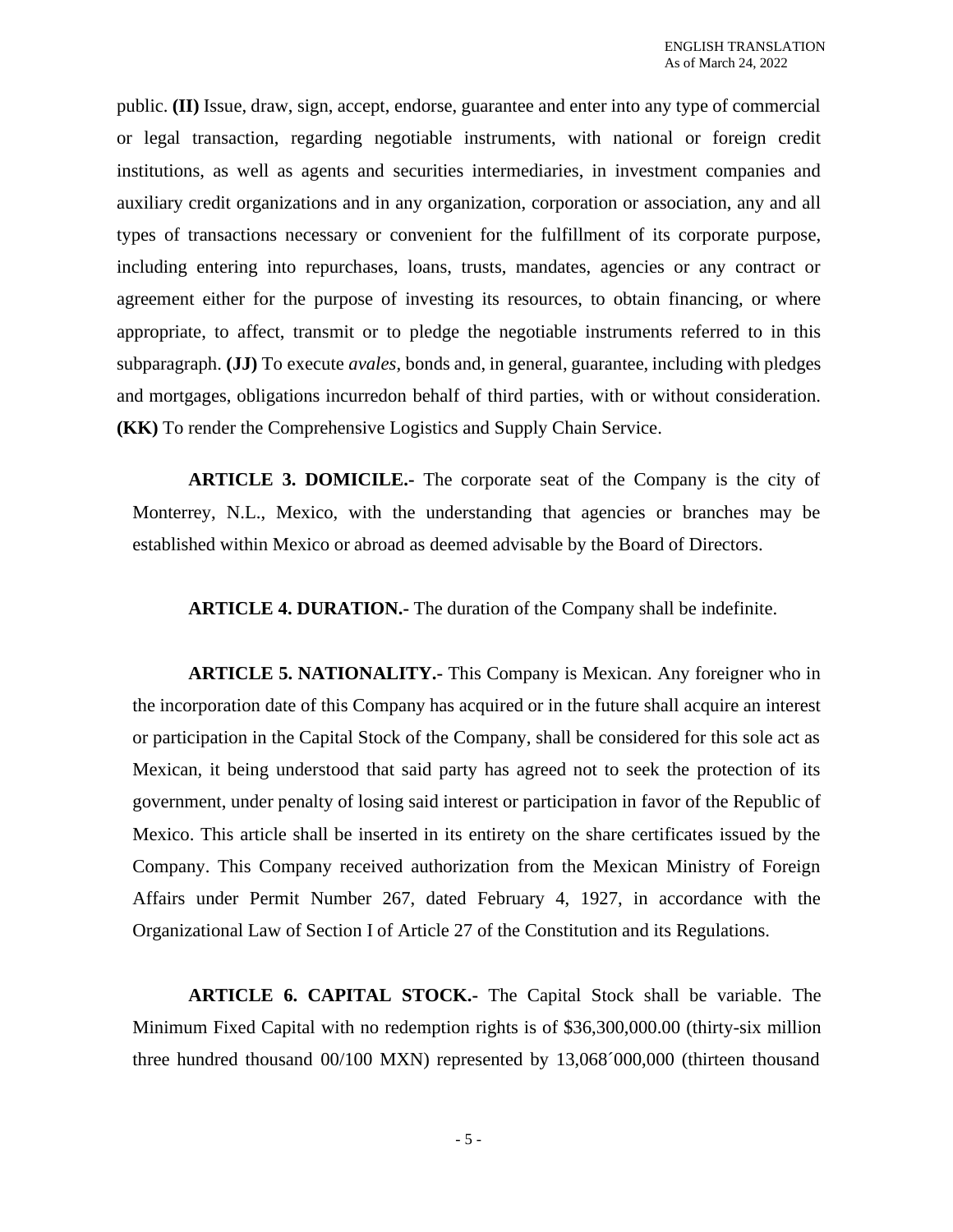sixty-eight million) ordinary shares, which shall be registered and with no face value, of which 8,712<sup> $\degree$ </sup>000,000 (eight thousand seven hundred twelve million) correspond to the Series "A" and 4,356´000,000 (four thousand three hundred fifty-six million) to Series "B"; the Variable Capital with no redemption rights shall be unlimited. The common ordinary Capital Stock, as well as the capital represented by Class Shares, both in its Fixed and Variable portions, shall be represented by Series of registered shares with no par value, together with its respective sub-series. Every time reference is made to a series of shares, Fixed or Variable Capital, it shall be construed as a reference to any sub-series that, as the case may be, have been issued and that shall be identified with the same letter with which the Series has been identified and a number from 1 (one) onwards, in accordance with the respective sub-series.

The common ordinary Capital Stock shall be represented by two Series, both for its Fixed and Variable portions. The Series "A" shall represent as a minimum the (64%) sixtyfour per cent of the common ordinary Capital Stock and the Series "B", or of free subscription, shall represent as a maximum the (36%) thirty-six per cent. In the event that Class Shares shall exist, and unless an authorization is obtained to treat them as neutral investment in accordance with the Law, at least (64%) sixty-four percent of the Capital Stock represented by this type of shares shall be subject, in respect to its holders, to the same restrictions applicable to the Series "A" shares of the ordinary capital. All the shares forming part of the common ordinary Capital Stock, except for the characteristics related to the holdings of each one of the Series and the part of the Capital which they represent, give their holders the same rights and obligations. By no means and neither directly nor indirectly, may the shares of the Series "A" be acquired: **(i)** by foreign individuals or foreign legal entities or Mexican legal entities that do not have a foreign exclusion clause, in the understanding that such clause shall be contained both in the by-laws of the acquirer as in the by-laws of any other company or partnership that directly or indirectly has an interest in the Capital Stock of such acquirer; **(ii)** by groups, units, associations, trusts, and any entity, with or without legal personality, that admits foreigners, is foreign, is one in which, by any form, directly or indirectly, has intervention of foreigners, or companies in which any foreigners participate (except forthe case of Trustsformed by theCompany for the issuance of ordinaryparticipation certificates to be offered to the public investors); **(iii)** by foreign governments or foreign sovereigns. The Class Shares may be acquired subjectto the terms and conditions approved by the Shareholders' Meeting authorizing its issuance.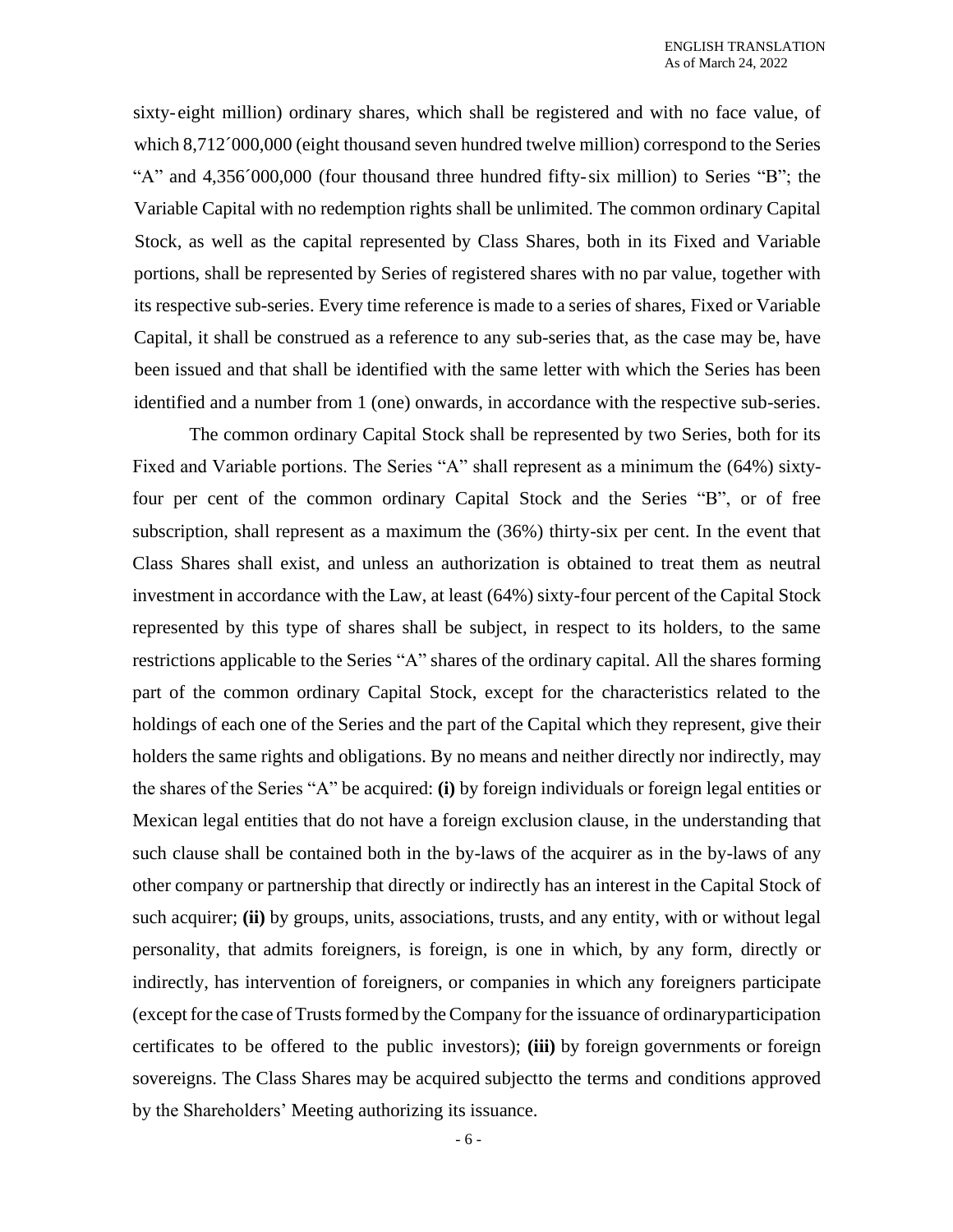In the event of a violation of these restrictions, the acquisition shall be null and the Company shall not recognize the acquirer as the owner nor may the acquirer exercise the corporate rights inherent to the shares.

For the purposes of these by-laws, "Class Shares" refer to the shares that carry no voting rights, limited or restricted voting rights, that have any limitation in the exercise of their corporate rights or that confer preferred economic rights in relation to ordinary shares.

# **ARTICLE 7. ACQUISITION OF OWN SHARES AND MEASURES TO**

**LIMIT THE SHAREHOLDING OWNERSHIP.- I.-** The Company may acquire shares representing its own Capital Stock or credit instruments representing them, as well as optional instruments or financial derivative instruments which may be liquidated in kind thathave such shares or credit instruments underlying in accordance with the terms and conditions indicated by the applicable Law. The shares or credit instruments that represent such shares that belong to the Company, or, the shares issued but not subscribed maintainedin the Treasury, may be placed among the public investors in accordance with the dispositionsof the applicable law. So long the shares are the property of the Company, they may not be represented nor voted in the Shareholders' Meetings, and no social or economic rights of whatever nature may be exercised. **II.- (A).-** For purposes of these by-laws, the following definitions shall apply, whether in their singular or plural form:

--- "SHARES": the ones that represent the Capital Stock of the Company; any type of certificate or receipt referred to the shares representing the Capital Stock of the Company;as well as any other security, credit instrument or document that refers to or permits the exercise of, the vote of the corresponding shares representing the Capital Stock of CEMEX, S.A.B. de C.V.

--- "CONSORTIUM": shall have the meaning established by the Mexican Securities Market Law.

--- "RELATIVE": person or persons that with respect to each other, have family relationship by consanguinity, affinity or civil, up until the fifth degree in a straight or collateral line, the spouse, concubine and concubinary.

--- "ENCUMBRANCE": pledges, seizures, trusts (or equivalent figures under foreign Law), or any act or transaction that in any form, limits, restricts or affects, the implicit rights of the Shares.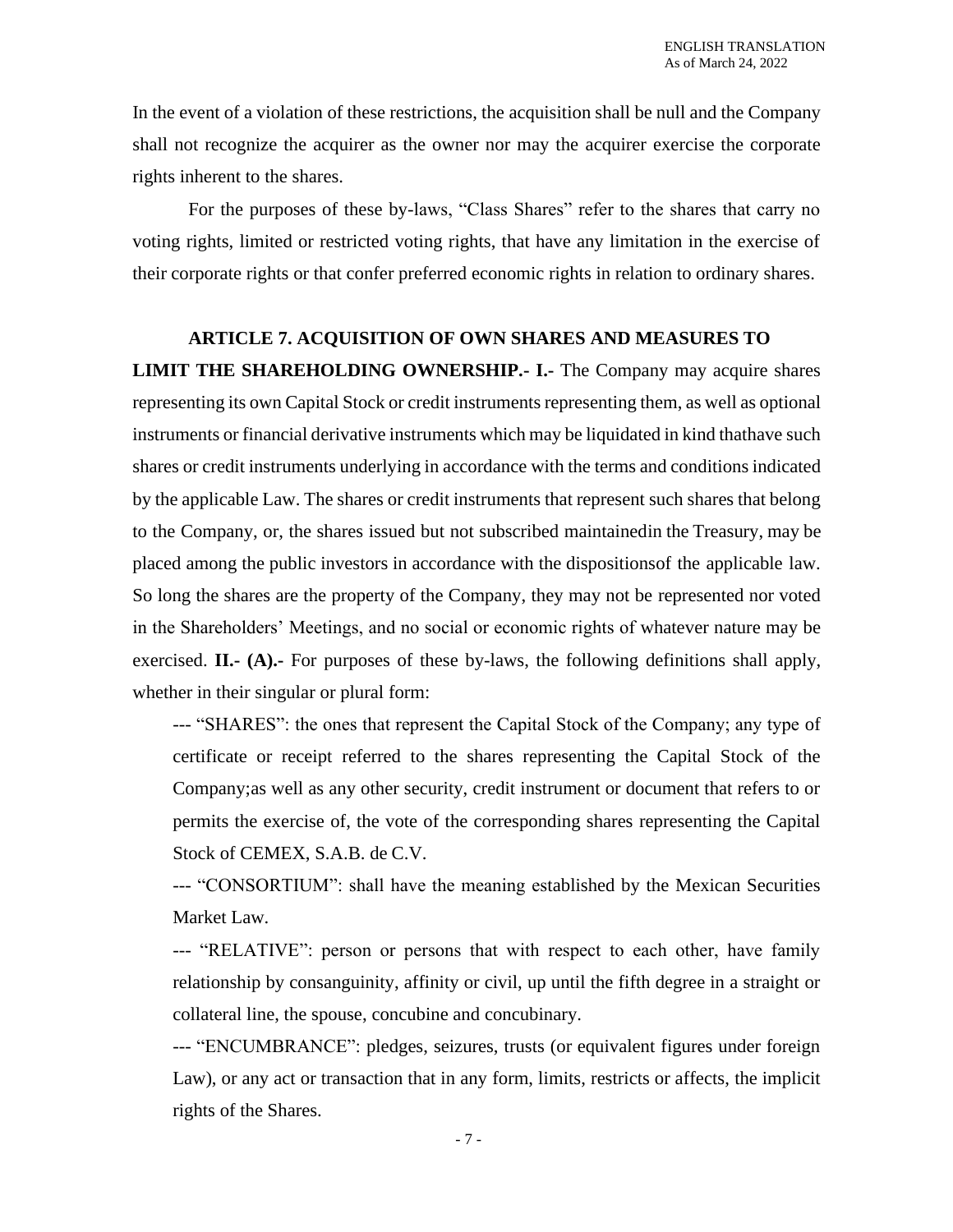--- "GROUP OF PERSONS": shall have the meaning established by the Mexican Securities Market Law.

--- "CORPORATE GROUP": shall have the meaning established by the Mexican Securities Market Law.

--- "RELATED PARTY": shall have the meaning established by the Mexican Securities Market Law.

--- "HOLDING": the ownership, possession or holding of Shares or the possibility of instructing or exercising the right to vote.

--- "TRANSACTION": Any agreement, contract, unilateral declaration, stipulation, arrangement and any act that creates, transmits, modifies or extinguishes obligations, including, enunciatively but not limited to, all acts or facts that give or may give place to any exercise or instruction to exercise the voting rights, or if the ownership, possession or holding of the Shares may be obtained or is obtained.

--- Any Transaction or Encumbrance that may result or results in a direct or indirect possibility, to acquire or exercise the right to vote regarding the Shares that represent a 2% or more of the Capital Stock of the Company, shall be subject to the prior authorization of the Board of Directors. The Board of Directors must decide, within a period of 90 (ninety) calendar days from the reception of the written application directed to the President or Secretary of the Board. The application must be in written form and must contain the following information: **(i)** name, social denomination of the participant(s) in the Transaction or Encumbrance and the Shares whose Holding they have on the date of the application, **(ii)** in the case of a Group of Persons, Corporate Group, Consortium, Related Parties or Relatives, provide the details of all the persons involved, indicating their name, social denomination and Shares each holds, as well as who shall exercise the social and economic rights, **(iii)** description of the Transactions or Encumbrances, and **(iv)** in the event that the Transaction or Encumbrance is made indirectly through agents, brokers, trusts or similar figures under any law or third parties; it must be indicated who or whom are the effective beneficiaries and who or whom will exercise or will instruct to exercise the voting rights. The Board of Directors, in order to resolve the applications, shall consider the following criteria: **a)** if it involves Transactions or Encumbrances of qualified investors or institutions in which the public investors participate; **b)** if it involves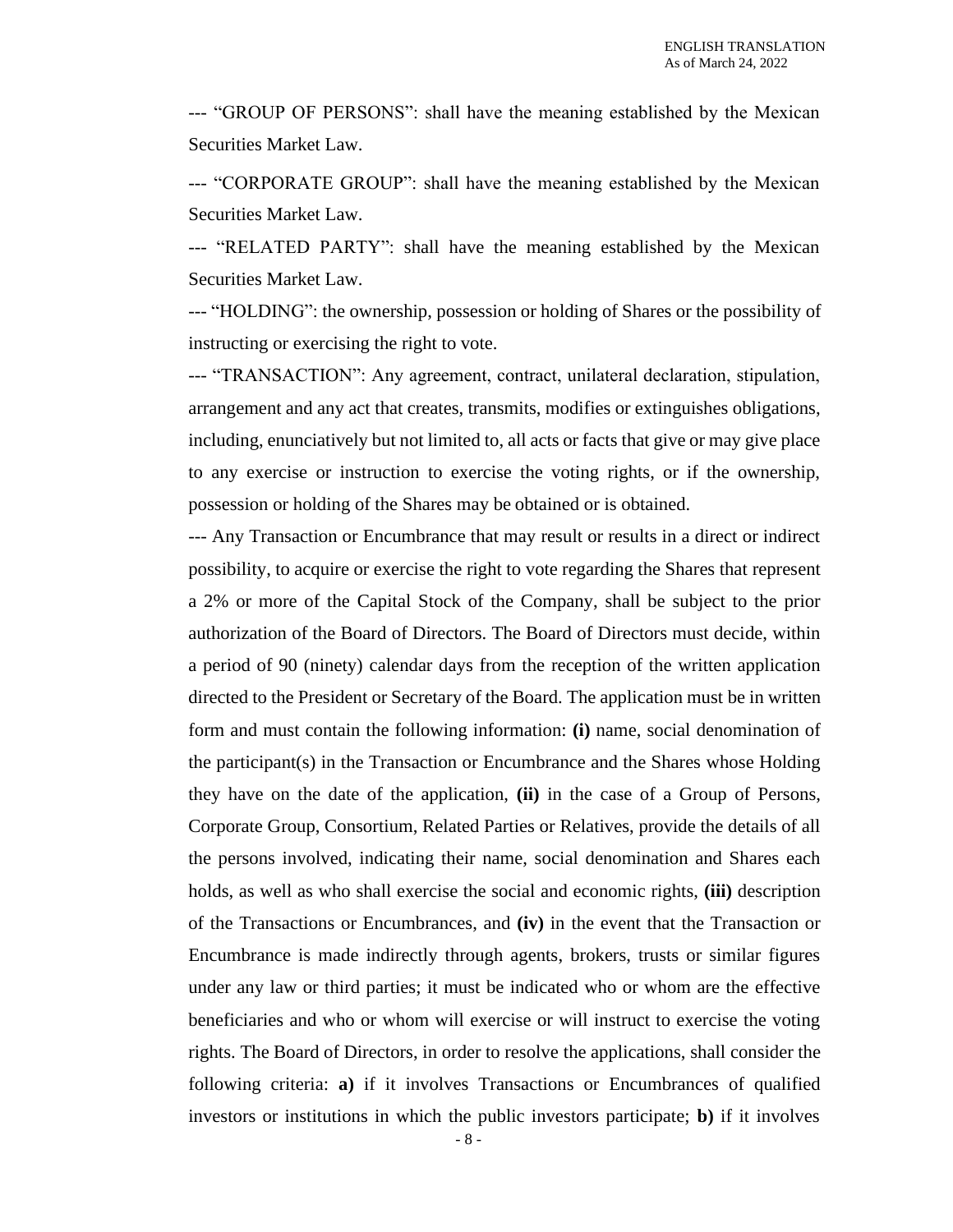acquisitions that aim to make portfolio investments with speculative purposes, that could affect stock prices; or if it is intended to accumulate significant amounts of Shares in a way that the number of Shares outstanding is reduced and that the marketability may be affected; **c)** the likelihood of the participants in the Transactions or Encumbrances exercising a significant influence or being able to obtain control (as these terms are defined in the applicable law); **d)** if all the legal dispositions and the by-laws have been observed, and the persons who wish to participate in the Transactions or Encumbrances have not incurred in any violation of the Law or bylaws or have not complied with applicable Law or by-laws; **e)** if the persons involved in the Transactions or Encumbrances are competitors of the Corporate Group to which the company belongs, are persons or legal entities participating in companies,entities or persons that are competitors of the Corporate Group to which it belongs and there is a risk of affecting the process of fair competition or there could be an access to confidential and privileged information; **f)** the moral and economic solvencyof the participants; **g)** the protection of the rights of minorities and workers of the Company and its subsidiaries; and **h)** maintain an adequate base of investors. If the Board of Directors authorizes the application, the Transaction or Encumbrance shallbe done during the next 10 (ten) days following notification from the Board of such authorization. If done afterwards, the authorization shall be null.

---If after making the Transaction or Encumbrance the Holding of Shares is reduced, in order to make a new Transaction or Encumbrance, a new application must be made, unless the Board had authorized the possibility of multiple Transactions or Encumbrances over a time frame. When the Transaction or Encumbrance had been authorized on the basis of false or incorrect information or information had been withheld, the voting rights corresponding to the Shares related to the Transaction or Encumbrance will not be able to be exercised.

**II.- (B).-** Any Transaction or Encumbrance that results or may result in a participation equal or greater than 30% of the Capital Stock of the Company, shall oblige, without taking into account whether the participants in the Transaction or Encumbrance wish or not to acquire control, the execution of a forced public offer for the acquisition of the totality of the Shares representing the Company's Capital Stock.

In the event that the requirements described in numeral II of this Article are not met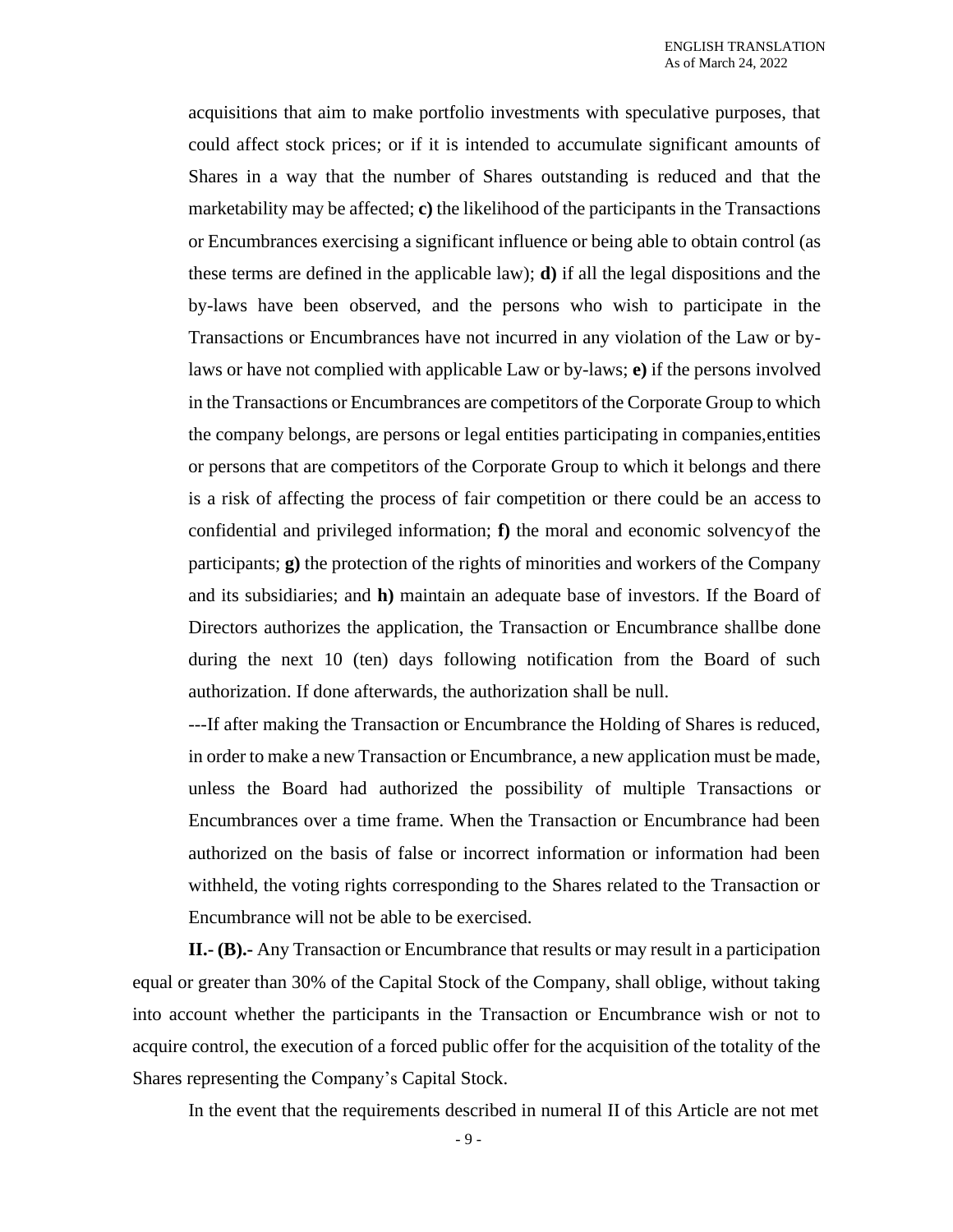or exceed the participations indicated in the paragraphs A and B, the persons involved therein shall not be entitled to exercise the voting rights corresponding to the total of the Shares whose Holding was obtained or is currently obtained, and therefore, such Shares shall not be taken into account for the determination of the quorum of attendance and voting in the Shareholders' Meetings, nor shall the records in the shareholder ledger be done and there shall be no effects of the Registry done by the Institute for the Deposit of Securities.

In order to determine if a specific situation is within numeral II of this Article, the following considerations and criteria shall apply and all the Shares whose Holding is obtained, shall be obtained, or is currently obtained by virtue of any Transaction or Encumbrance, shall be taken into account (the calculation shall be made regarding the number of shares directly representing the Capital Stock of the Company).

**1.-** It does not matter if the Transaction or Encumbrance is made abroad.

**2.-** A single Holding shall be considered regarding each of the participants in the Group of Persons, Corporate Group, Consortium, each Related Party, and each Relative.

**3.-** Each Transaction or Encumbrance that may result in obtaining a 2% or more of the Capital Stock must be submitted to authorization.

**4.-** In case of Trusts established by the Company for the issuance of ordinary participation certificates to be offered to the public investors, the fiduciary institution shall not be subject to numeral II of this Article or Article 10 of these by- laws.

**5.-** For the interpretation of these by-laws, the applicable law shall be taken into account.

**ARTICLE 8. MODIFICATIONS TO THE CAPITAL STOCK.-** To increase or decrease the Capital Stock and amortize issued shares with undistributed profits, except in accordance with the provisions of Article 7 of these by-laws, the following procedure shall be followed: The Fixed Capital Stock shall only be increased or decreased by resolution of the General Extraordinary Shareholders' Meeting, and such Meeting shall also authorize the amortization of issued shares representing this part of the Capital Stock with distributable profits and the amendments to the limits of the Variable Capital. The Variable Capital Stock shall be increased or decreased by resolution of the General Ordinary Shareholders' Meeting,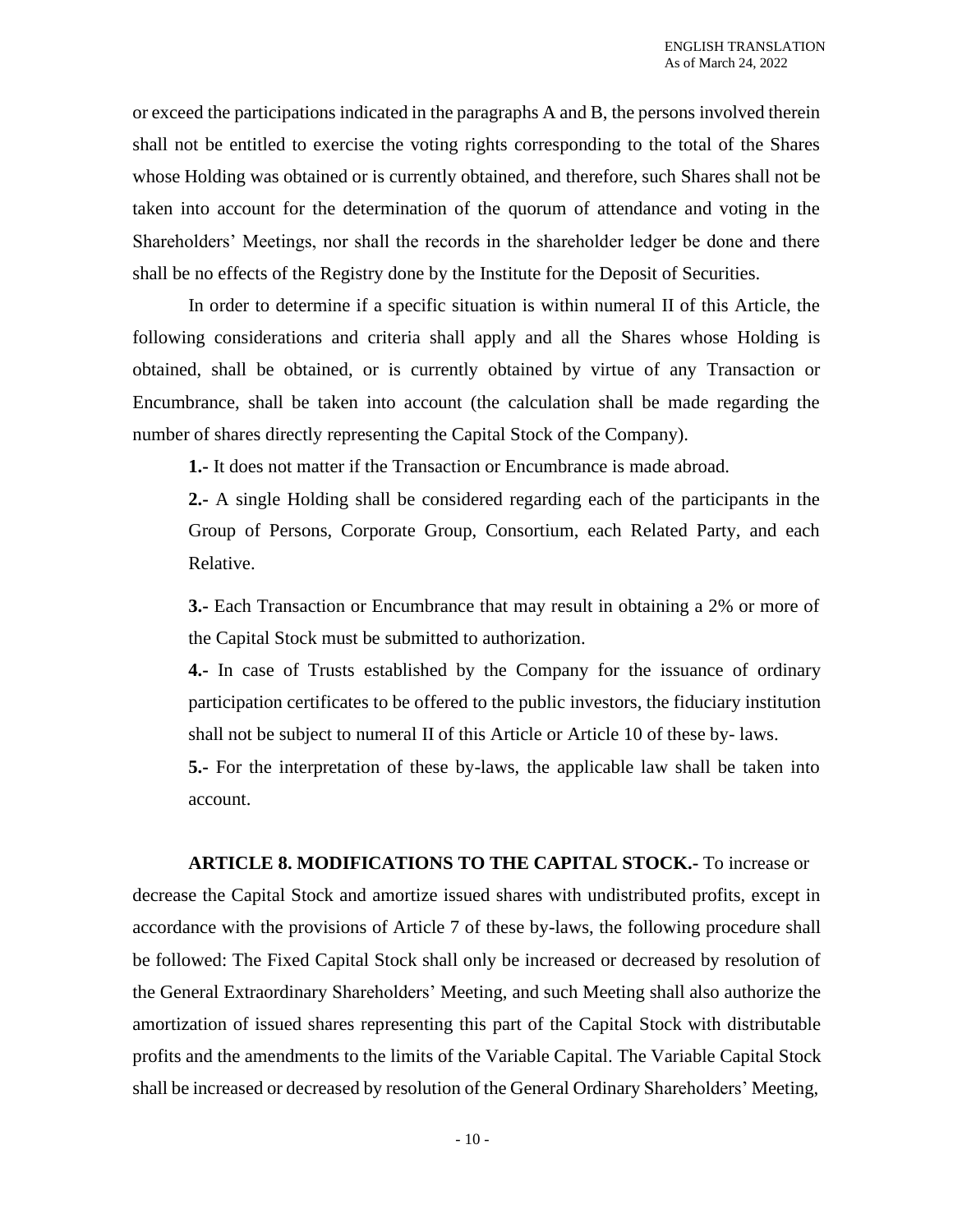and such Meeting shall also resolve about the amortization of issued Shares representing this part of the Capital Stock with distributable profits; in the event of a Capital increase in its Variable part, the Meeting may delegate to the Board of Directors the authority to determine the terms and conditions under which it shall proceed to the issuance, exhibit and subscription of the respective shares, which once issued and while subscribed shall be held by the Treasury of the Company. In the event of a capital reduction in the Variable part of its Capital Stock, the Board of Directors, in accordance with applicable legal provisions, may fix the terms and conditions for its implementation. The amortization of Shares with distributable profits shall be done in accordance with the terms instructed by the Law. The minutes of the General Ordinary Shareholders´ Meetings that approve increases or decreases in the variable portion of the Capital Stock must be notarized, except in the cases where the increases and decreases are the result of the repurchase of shares. In the terms of the applicable law, the Company may increase its Capital Stock by the issuance of non-voting shares, shares with other limitations or preferred corporate rights, or shares with preferred or limited vote. The issuance of the shares mentioned in this paragraph shall not exceed the percentage of the Capital Stock established by the applicable Law and may be part of the Fixed or Variable portions of the Capital Stock.

The non-voting shares shall not be counted for purposes of determining the attendance or voting quorums at the Shareholders' Meetings, while the shares with limitations on other corporate rights, or of restricted vote, shall only be counted to determine the attendance and voting quorums in the Shareholders' Meetings held to deal with any matters in which such shares have a voting right.

Issued Class Shares, as the case may be, shall conform one or several Series with its respective sub-series, each Series shall be identified with two letters of the alphabet, one of which shall be "A", "B" or "N", respectively and depending on whether its Holding is reserved in the terms of these by-laws with respect to the Series "A", common ordinary Capital, are of free subscription in the terms of these by-laws with respect to the Series "B" of the common ordinary Capital Stock, or in its case, are considered as neutral investment under which they shall also have free subscription; and the other letter shall be used to distinguish them from the shares representing the common ordinary Capital Stock and the other Classes that conform the Capital Stock, attaching a progressive number for each subseries issued.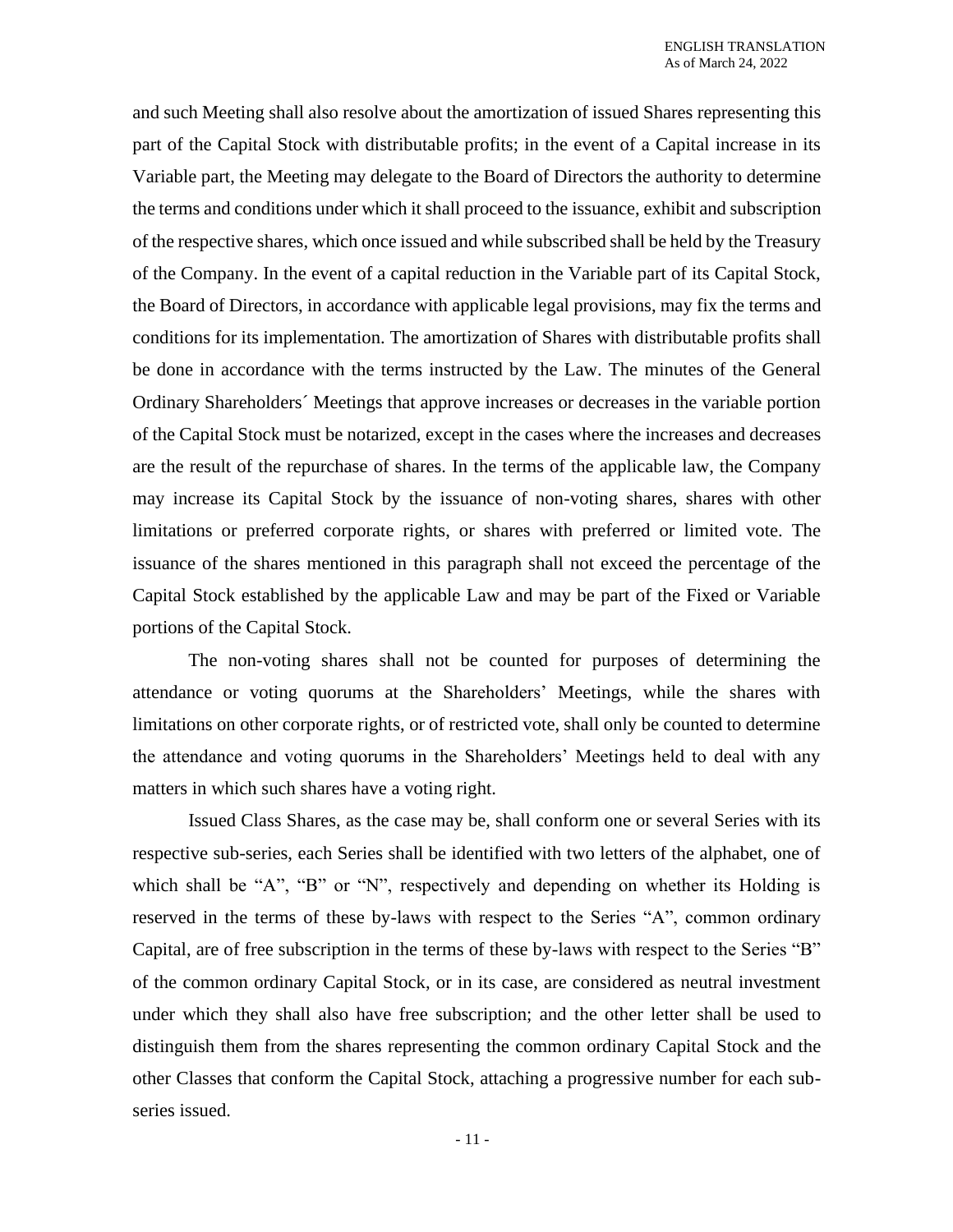In the event of a Capital Stock increase, the Shareholders' Meeting may extend, limit or deny the shareholders the preemptive right to subscribe in proportion to their participation in the common ordinary Capital Stock or in the capital represented by Class Shares, the shares that in either case are issued. When applicable, the proportion shall be determined considering only the participation in the issued Capital Stock and the preemptive rights may only be exercised with respect to the same class of Shares that are held by the shareholder and within the (15) fifteen days following the publication of the resolution of the respective Shareholders' Meeting, the publication shall be made in the terms provided in these by-laws for the calls for Shareholders' Meetings. The preemptive right to subscribe shall not be applicable to Capital increase through public offers or through the issuance of own shares previously acquired by the Company.

The Shareholders shall also have the right to receive the shares that are issued by means of capitalization of reserves or profits, in the understanding that the shares issued under this concept shall correspond proportionately to all issued Shares. The Shareholders' Meeting shall determine the nature or class of shares that will represent the Capital increaseby the capitalization of reserves or profits and only those Shareholders holding common ordinary shares or Class Shares, depending on which of them are being issued, shall share the right of receiving the shares so issued in the proportion of their Holdings in the issued ordinary common Capital Stock or of Class, respectively.

The Company may issue unsubscribed shares kept in treasury, to be subscribed afterwards by the public investors, in accordance with the applicable Laws.

The shareholders of the variable part of the Capital Stock of the Company shall not have withdrawal rights.

The Company shall keep a Book, which shall be authorized by the Chairman or Secretary of the Board of Directors or by any other officer designated by the Board of Directors for this purpose. All notes relating to the registration of increases and decreases of the Capital Stock in its Variable portion shall be kept in this Book.

#### **ARTICLE 9. CERTIFICATES REPRESENTING THE SHARES.-** The Share

Certificates and Provisional Certificates issued in each case, must contain the expressions referred to in the Law and in Articles 5, 7 (regarding the restrictions for the transmission of Shares or to acquire substantial portions of the Capital Stock), 8, and 10 of these by-laws,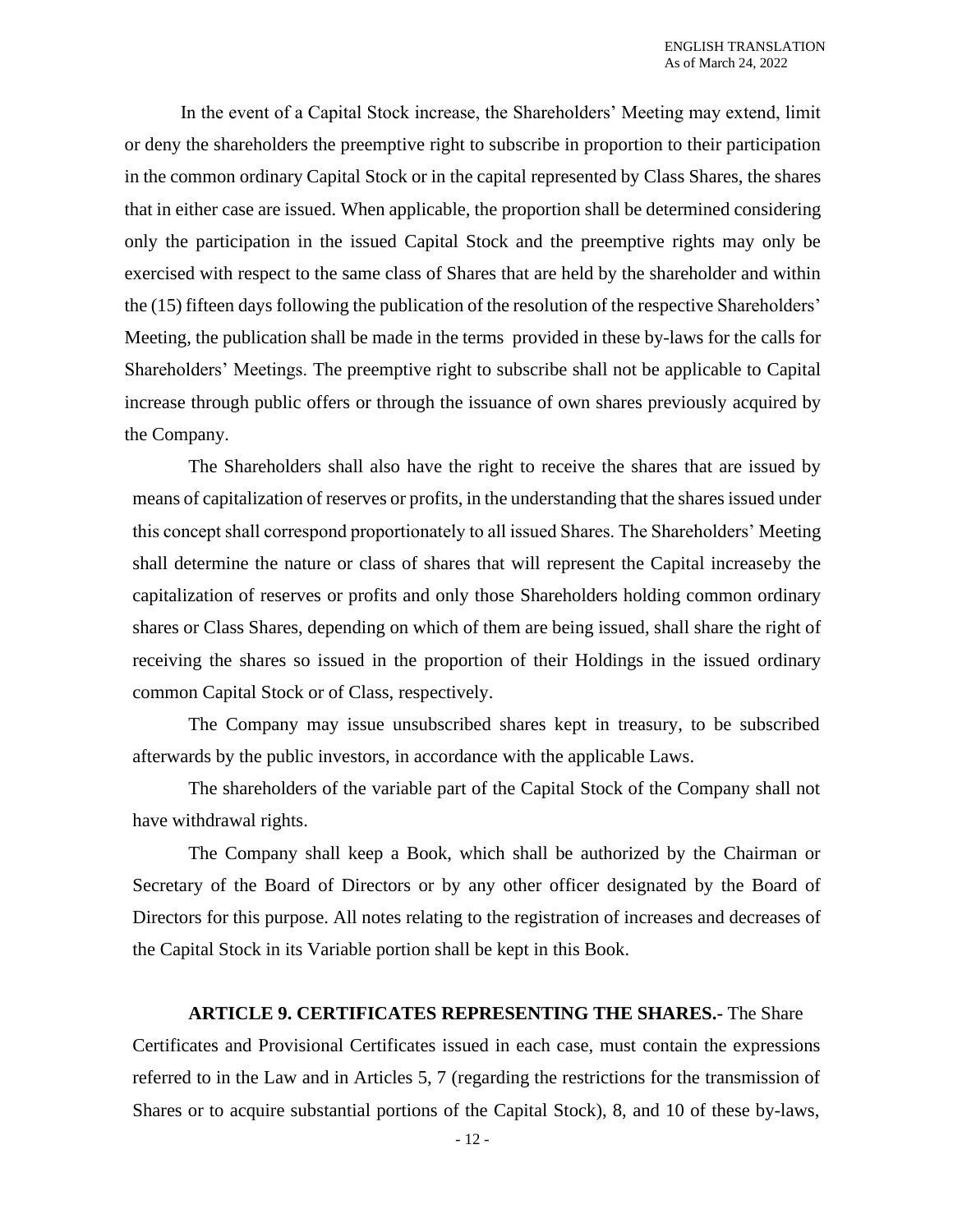regarding the rights and obligations of the shareholders, and must have the handwritten signatures of any two Board members appointed by the Board of Directors. The Chairman and Secretary may use a facsimile of their signature, pursuant to the requirements of the applicable Law. The Share Certificates and provisional certificates must also contain adhered vouchers, to be used when exercising their dividend and preemptive rights. The Board shall determine the number of shares represented in each Share Certificate and the number of vouchers to be adhered.

**ARTICLE 10. SHARE REGISTRY AND SIGNIFICANT PARTICIPATIONS.-** The Company shall have a Share Registry that must contain: **a).-** The name, nationality, and address of the Shareholder, as well as the indication of the shares belonging to him, indicating their number, series, class, and other distinctions; **b).-** The indication of the payments made; **c).-** Any encumbrances over the Shares, as well as of the rights incorporated in them, the limitations of domain, and transfers made. The Registry must also comply with the provisions established in the applicable law and with Article 7 of these by-laws. The Company shall consider the person inscribed in the Registry, referred to in this article, as owner of the shares. To this effect, the Company must record in such Registry, when requested by any entitled person, the transfers, limitations, or liens imposed on them. In case the Shares or certificates that represent them were deposited in an authorized Institution for the Deposit of Securities, the register shall be made in accordance with the applicable law and with the by-laws. The persons who, in any way and in accordance with the criteria set forth in numeral II of Article 7 of these by-laws, obtain a participation of 5%, 10%, 15%, 20%, 25% or 30% must inform the Company within a period of 5 (five) working days following the day in which such percentage of ownership is reached. For purposes of calculating such percentages, numeral II of article 7 of these by-laws shall apply. In the case of Corporate Groups, Groups of Persons, or Consortiums, the obligation to notify applies to all the persons that are considered members of such groups.

The notice given to the Company, referenced in this Article, shall include the name of the person or persons that have the holding and the rights or faculties acquired, the authorization from the Board in those cases described in Article 7 of these by-laws, and the information needed to identify the persons for which the Shares are grouped for Ownership.

In case of non-compliance with the provisions of this Article, regarding notices of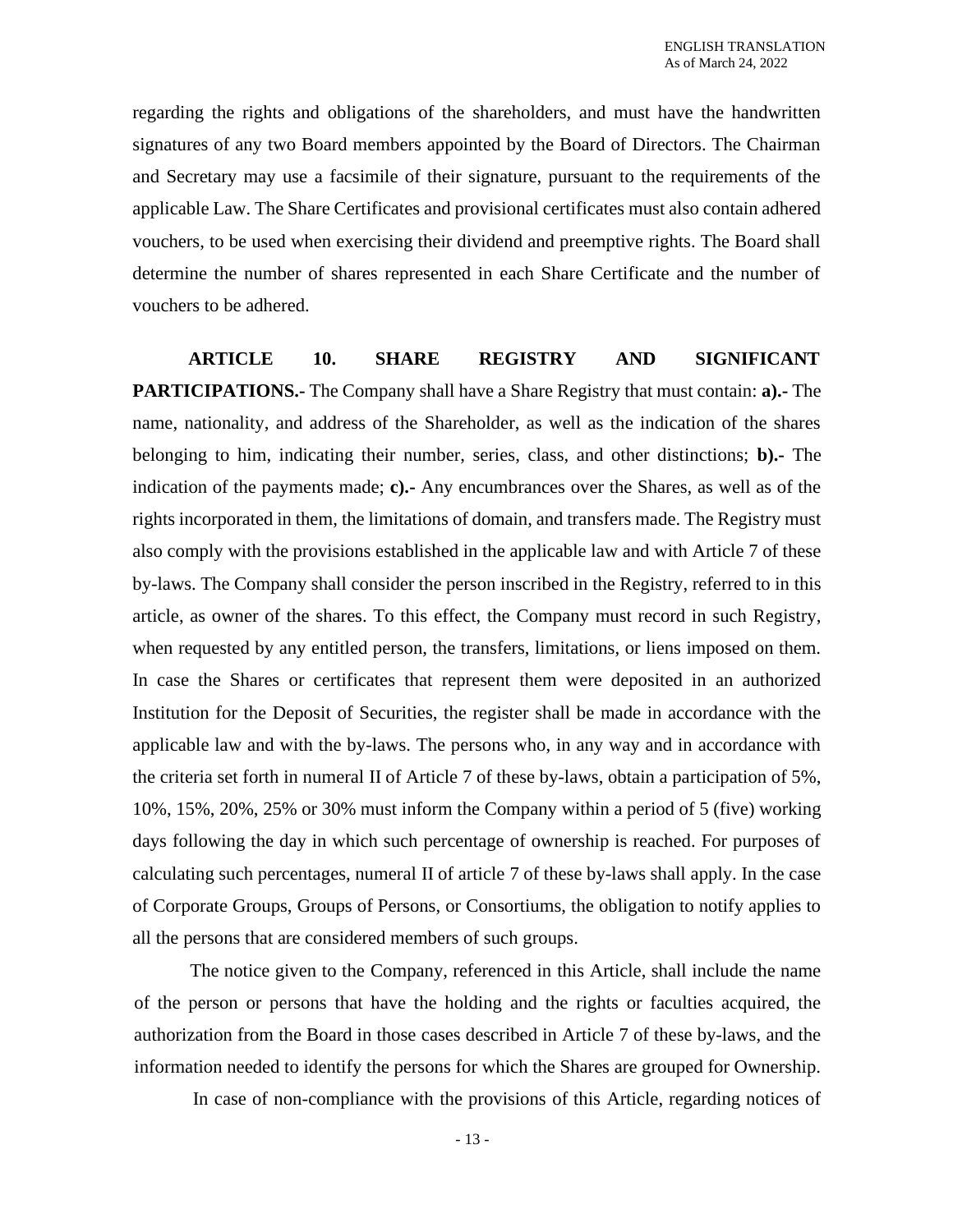significant participations, the corresponding Shares shall not be represented in the Share holders' Meeting. The Company shall keep a registry of significant participations, in which names, nationality and domicile of the persons whose names are in the share certificates or respective certificates, as well as the relation, agreement or arrangement that exists between them and the information necessary in order to verify the compliance of these bylaws, shall be registered. Only those who are registered may represent the respective shares in the Shareholders' Meeting. The shareholders must, additionally, comply with what the applicable law establishes regarding acquisitions of securities subject to disclosure and disclosure of contracts and agreements between shareholders. In order to comply with the obligations to notify, this Article shall apply. Only those that have complied with these bylaws and the applicable law shall be able to exercise or instruct the exercise of the corresponding voting rights. In case of non-compliance with what is stated in these bylaws, the notes or registries in the Registry of Shares shall not take place and all the transactions made by an institution for the deposit of securities shall have no legal effect whatsoever.

**ARTICLE 11. SHAREHOLDERS MEETING.-** The General Meeting of Shareholders is the supreme body of the Company, and it may agree and ratify all of the resolutions and acts of the same. It shall have no limitation on its powers other than as mentioned in the Law and in these by-laws.

In the event that the Capital Stock of the Company, in addition to the common ordinary shares, is represented by shares of other classes, all proposals that may affect the rights conferred to Shareholders holding shares of such classes shall be previously accepted by the class so affected in a Special Shareholders' Meeting in which the attendance and voting quorums required for the Extraordinary Shareholders' Meetings shall apply, which must be counted in reference to the total number of shares of the respective class.

The class Shareholders' Meetings shall be held in the social domicile and shall be subject to the provisions of Articles 13, 14 and 15 of these by-laws, and the Shareholder designated by the Shareholders present thereat shall act as Chairman and the Secretary of the Company shall act as Secretary or in his absence, whoever the Shareholders designate.

# **ARTICLE 12. COMPETENCE OF THE SHAREHOLDERS' MEETINGS.-**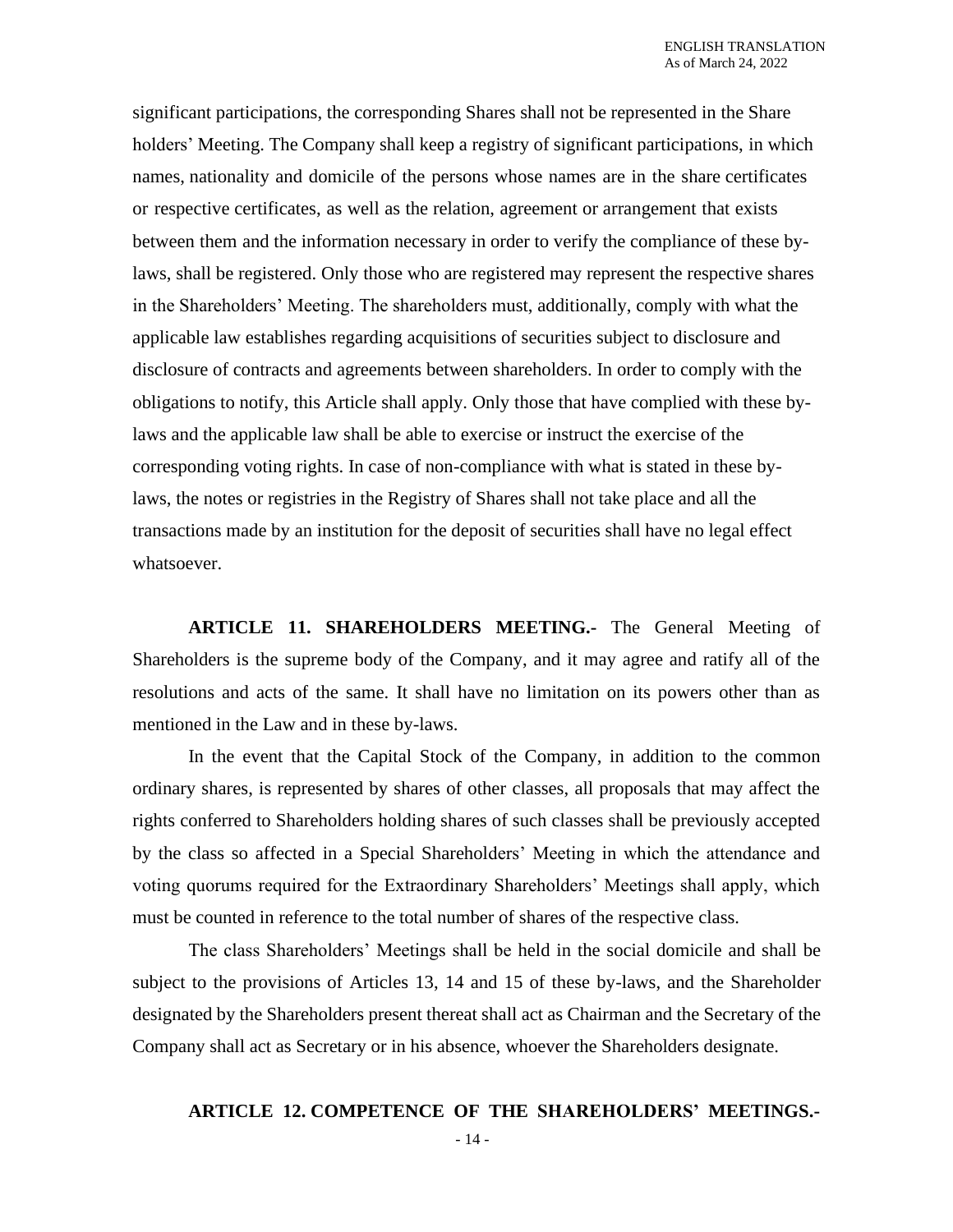The Ordinary General Shareholders' Meeting shall meet at least once a year, once the immediate preceding fiscal year ends, in the corporate domicile, on the date specified by the Board of Directors in accordance with applicable law. The Ordinary General Shareholders' Meeting held because of the closing of the fiscal year, shall deal, in accordance with the applicable law, with the following: **(a)** the annual reports regarding the activities corresponding to the Corporate Practices and Audit Committees; **(b)** the annual report of the Chief Executive Officer, accompanied with the report from the external auditor; **(c)** the opinion of the Board of Directors regarding the contents of the Chief Executive Officer's annual report; **(d)** the annual report of the Board of Directors declaring and explaining the main policies and accounting and information criteria followed in the preparation of the financial information; **(e)** the report of the Board of Directors regarding the operations and activities in which it hasparticipated; **(f)** the election, removal or substitution of the members of the Board ofDirectors, and their level of independence; additionally, the Ordinary Meeting shall approvethe operations that the Company or the companies controlled by the Company wish toundertake during one fiscal year, when they represent 20% (twenty percent) or more of theconsolidated assets of the Company, based on amounts as of the closing of the immediatepreceding quarter of the date the Meeting is held, independent from the way they areexecuted, simultaneously or progressively, but that, because of their characteristics, may beconsidered as one operation; in such Meetings the shareholders that have shares with votingrights may vote, including the ones that have a limited or restricted vote; and **(g)** all othermatters that are part of their faculties in accordance with these by- laws or the applicable law.

Extraordinary General Meetings shall have the competence over the matters established in the applicable law and in the by-laws.

Ordinary and Extraordinary Meetings shall meet whenever called.

**ARTICLE 13. NOTICES OF SHAREHOLDERS MEETINGS.-** The notices for Shareholders' Meetings shall be made by the Board of Directors or by the Corporate Practices or Audit Committees, with the exception of those rights granted by Law to the shareholders to legally publish the calls. The Notice shall be made through the publication of a notice in the electronic system established by the Ministry of Economy (*Secretaría de Economía*) or, in its absence, in the Official Gazette of the State of Nuevo Leon or in any of the major daily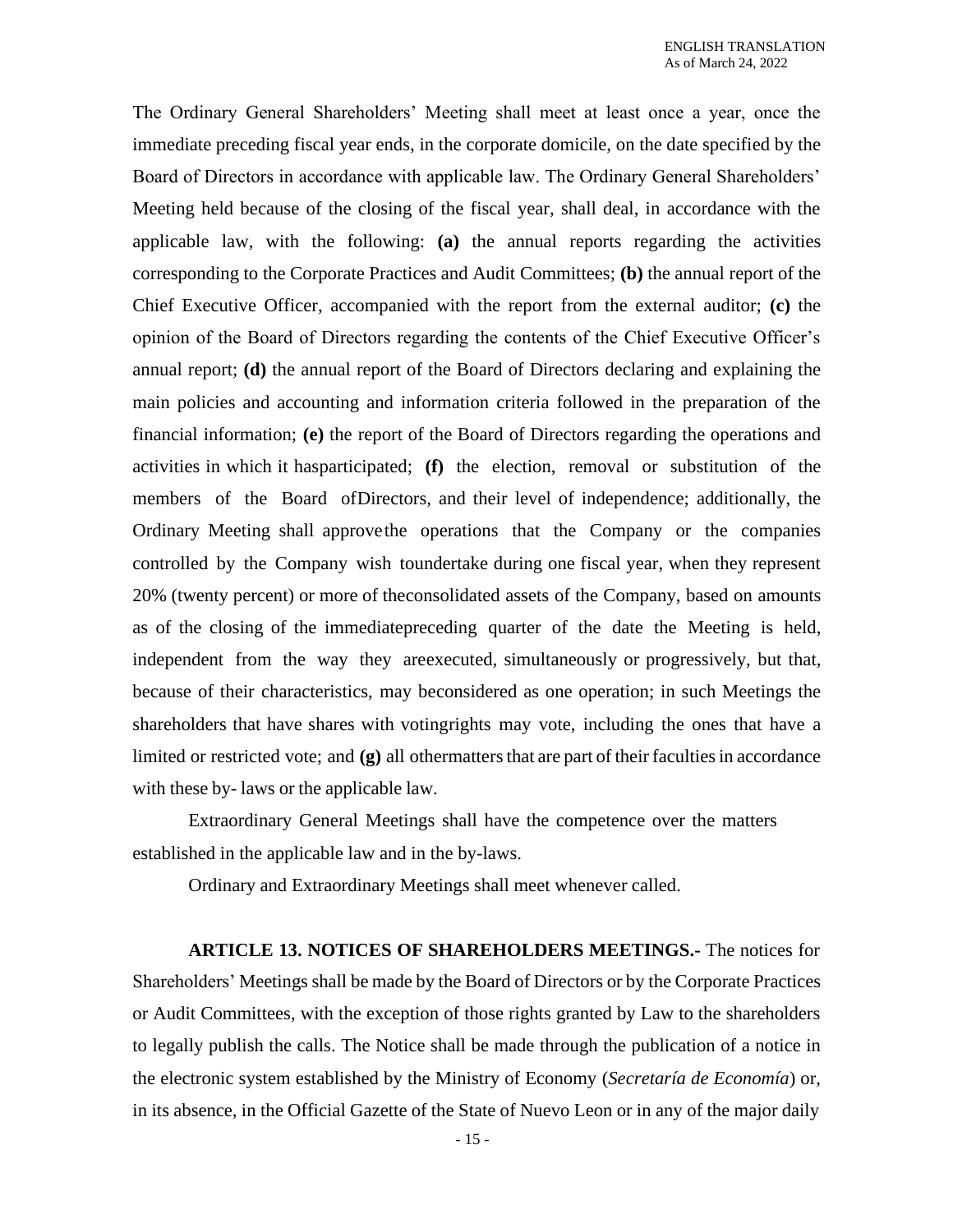newspapers of the State of Nuevo Leon, at least fifteen days prior to the date set for the Meeting. The Notice shall state the place, day and time at which the Meeting shall be held and shall contain the Agenda, which shall not include matters under the title of "general" or equivalents. A Notice shall not be required if all the shares in their entirety are represented when the Meeting is installed and the votes are taken. When a quorum is not obtained for a Meeting, a minute shall be drawn-up in the respective Book, evidencing such circumstance, and said minute shall be signed by the Chairman and Secretary as well as by the appointed Tellers, setting forth the date in which the call was published. If such should be the case, a second Notice, so noted, shall be published just once.

The Shareholders that are Owners of shares with voting right, including in a limited or restrictive form, that represent at least 10% (ten percent) of the Capital Stock subscribed and paid, shall be able to request to the Chairman of the Board of Directors or of the Corporate Practices or Audit Committees, in any moment, that a General Shareholders Meeting take place, in the terms of the applicable law.

Any Shareholder may request the Chairman of the Board of Directors that a General Shareholders Meeting takes place, in the terms of the applicable law, when, for any cause, the minimum number, required for a Meeting to be held, of members of the Corporate Practices and Audit Committees is not present and the Board of Directors has not made the provisional corresponding appointments.

From the publication of the Notice of the Shareholders' Meetings, information and documents related to each matter included in the Agenda shall be made available to the Shareholders, in the offices of the Company and at no cost.

# **ARTICLE 14. ATTENDANCE TO THE SHAREHOLDERS' MEETINGS.-**

In order to attend and participate in the General Meetings of Shareholders, the Shareholders with the right to vote shall deposit their shares at the corporate offices, in a Credit Institution or Institution for Securities Depository *(Institución para Depósito de Valores*) through a broker in the securities market in accordance with the Mexican Securities Market Law (*Ley del Mercado de Valores*). The Certificate of Deposit and, as the case may be, the list of Owners issued by the broker shall be delivered in the office of the Secretary of the Company at least 48 hours prior to the time set for the Meeting. In addition, it is necessary to observe the dispositions of Articles 7 and 10 of these by-laws regarding the Shares intended to be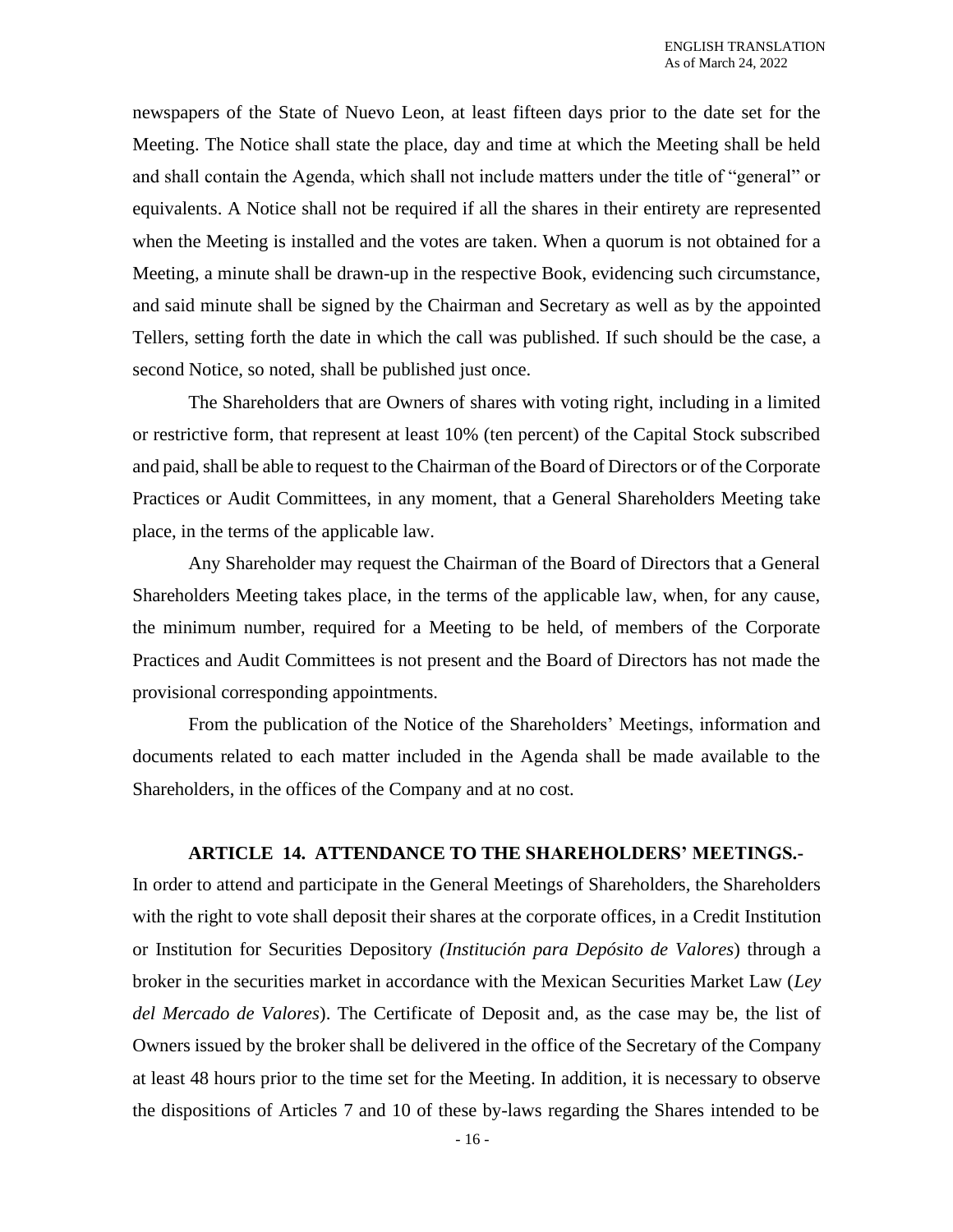represented in the Meeting. The Secretary, in exchange for the aforesaid certificate of deposit, shall list, and after verifying the compliance with the by-laws regarding Articles 7 and 10, shall issue a deposit voucher that certifies the shareholders' standing as such and the number of shares represented. Said voucher shall authorize the person to whom it has been issued to attend the Meeting. The deposited shares or respective certificates shall only be returned to the Shareholders when the Meeting has been concluded, and in exchange for the voucher issued by the Secretary. The Secretary shall have the documents referred to herein, at the disposal of the Tellers appointed to act as such at the respective Meeting, so that, at the end of the respective registration period, they may prepare the Attendance List of the Shareholders who have right to attend that Meeting.

**ARTICLE 15. SHAREHOLDERS' REPRESENTATION.-** Every Shareholder has the right, subject to compliance with these by-laws, to attend the Meetings, personally or through a legal representative. In this case, the legal representative shall validate its personality through Proxy granted in accordance with the forms created by the Company and that shall be at the disposal of the shareholders, including the brokers in the Stock Exchange, during the term indicated by the Law. The forms shall contain the following requirements: **(a)** clearly name the Company and the Agenda without being able to include under the title "General Matters", the items referred to by the applicable law, and **(b)** a space for including the instructions for exercising the Power of Attorney indicated by the grantor of such Power of Attorney.

The Secretary of the Board of Directors shall verify that this Article is observed and shall inform the Meeting thereof.

#### **ARTICLE 16. INSTALLATION OF THE SHAREHOLDERS' MEETINGS.-**

The General Ordinary Shareholders' Meeting shall be considered legitimately installed in its first notice, if at least 50% of the total number of voting shares representing the Capital Stock are present thereat. In the event of a second notice, the General Ordinary Shareholders' Meeting shall be deemed installed regardless of the number of voting Shares that are present thereat. The General Extraordinary Shareholders' Meeting shall be considered legitimately installed in its first notice, if at least three fourths of the total number of voting shares representing the Capital Stock are present thereat, and in the event of a second notice, if at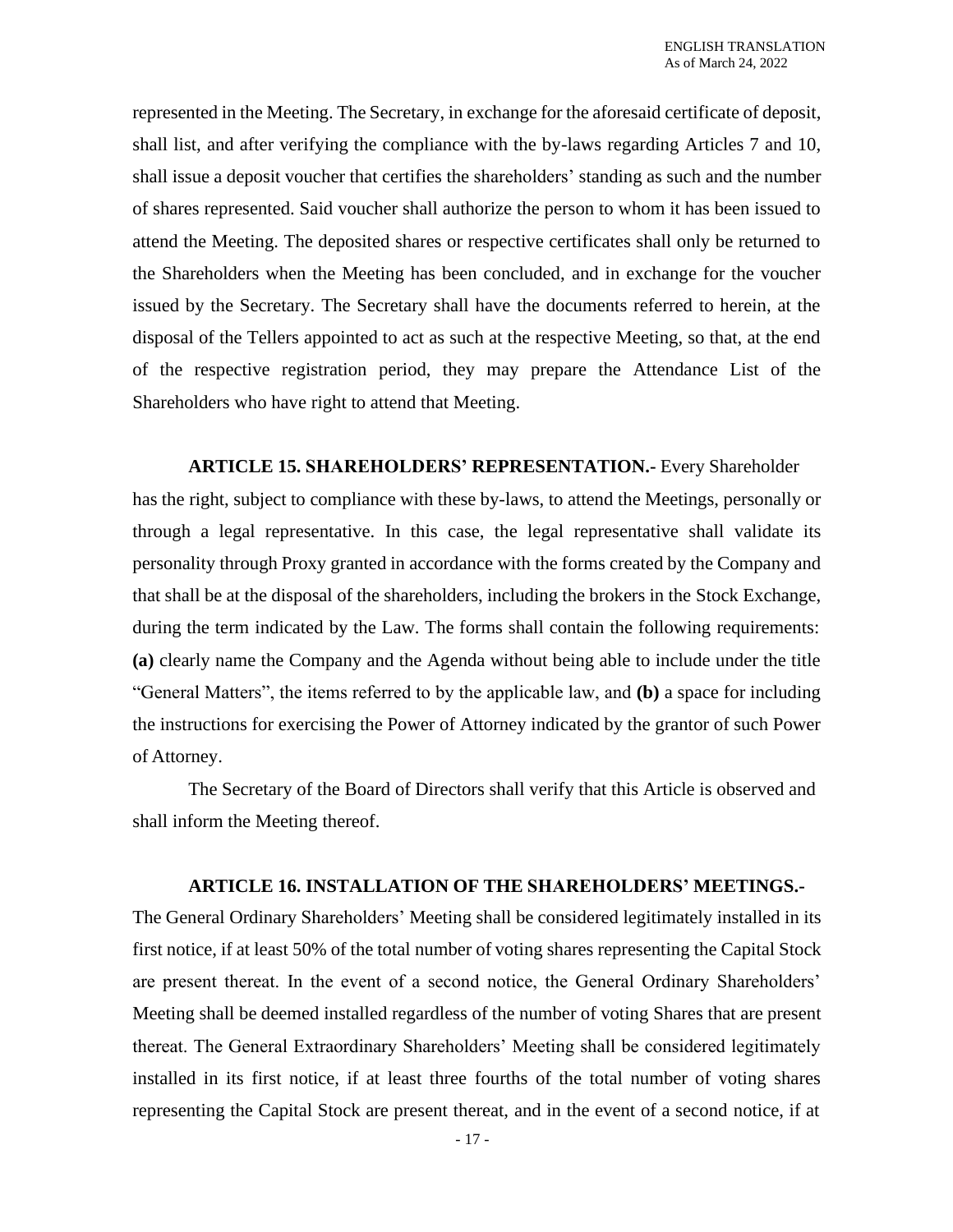least 50% per cent of the total number of voting shares representing the Capital Stock are present thereat.

#### **ARTICLE 17. DEVELOPMENT OF THE SHAREHOLDERS' MEETINGS.-**

The Meeting shall be chaired by the Chairman of the Board of Directors. In the absence of the Chairman, the Meeting shall be chaired by the Shareholder appointed by the absolute majority of those present. The Secretary of the Meeting shall be the person who is the Secretary of the Board of Directors or in his absence, the person appointed by the majority of the shareholders and proxies present thereat. The Chairman of the Board of Directors shall appoint two Tellers, having the possibility of doing so in writing once the call for the Meeting is published. In the case of absence of the Tellers so appointed, a new designation may be made. The Tellers present at the Meeting shall determine, with the documentation available and the Attendance List formulated for said effect, the number of legally represented shares. If by any reason the Agenda was not totally discussed in the date for which the Meeting had been called, such Meeting shall continue to be open during the immediate following days and until all items on the Agenda are dealt with.

The Shareholders owning shares with voting rights, including in a limited or restrictive form, duly represented in the Meeting and that represent at least 10% (ten percent) of the Capital Stock subscribed and paid, shall have the right to request the deferral of the voting on any matter for which they considered themselves not to be well informed, abiding to the terms and conditions indicated by applicable law.

**ARTICLE 18. VOTING RIGHTS AND QUOROUM OF THE SHAREHOLDERS' MEETINGS.-** In all Meetings, each common ordinary share shall be entitled to one vote. This principle shall be subject to applicable legal provisions and to the provisions of these by-laws, with exception to those cases of shares temporarily re-acquired by the Company as referred to in numeral I of Article 7; to the non-voting shares, as well as to, or with the limitation to other corporate rights, and any shares with limited vote in accordance with the applicable law and the resolutions of the Shareholders' Meeting in which its issuance has been approved; as well as to those cases contemplated by numeral II of Article 7 and Article 10 of these by-laws. In all Ordinary Shareholders' Meetings, the resolutions shall be valid with the affirmative vote of the majority of the votes of the voting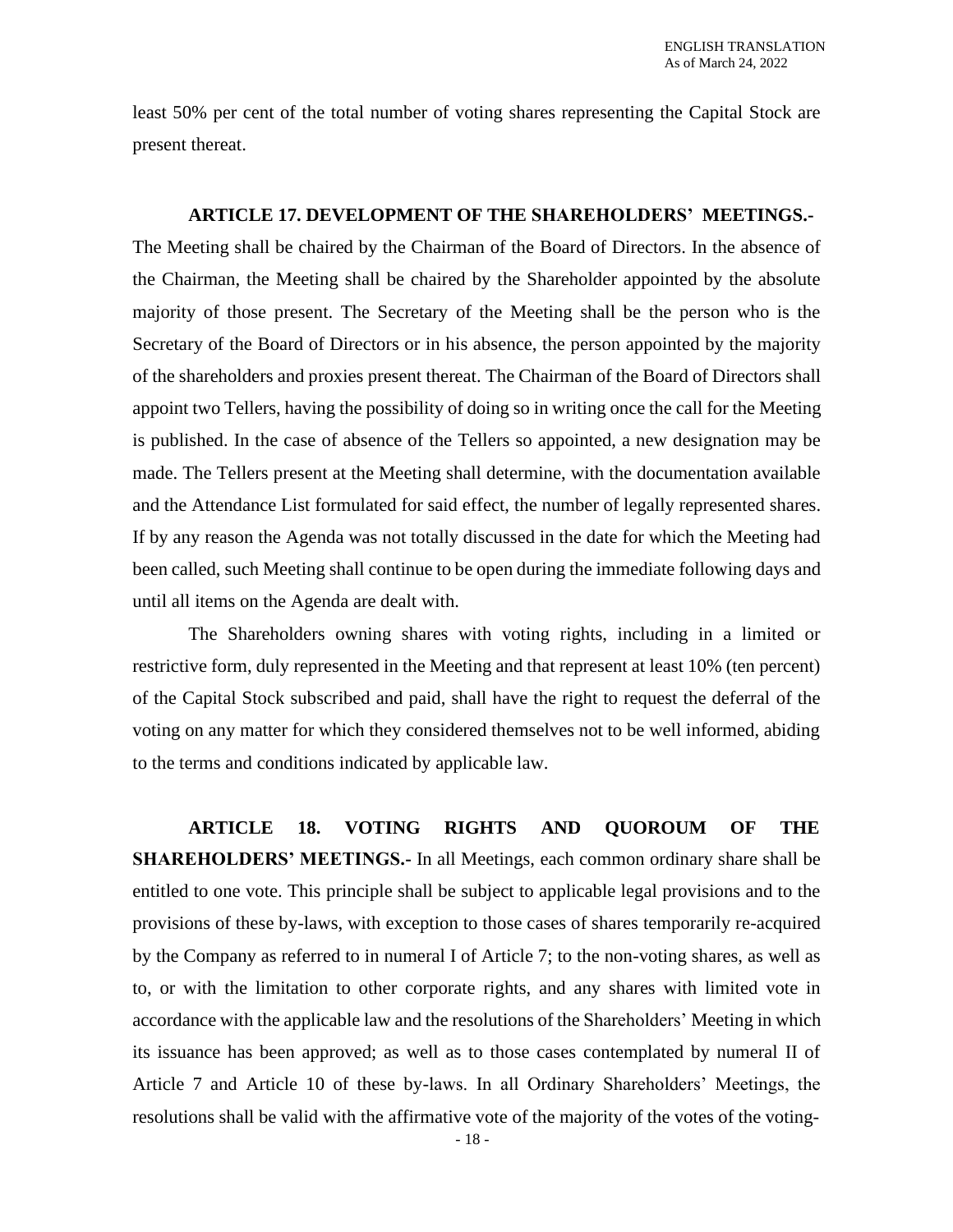shares present thereat. In the Extraordinary Shareholders' Meetings, the resolutions shall only be valid if approved by the affirmative vote of the voting-shares representing at least (50%) fifty per cent of the Capital Stock with voting rights, except in the case of amendments to Articles 7 (except for the acquisitions of own shares), 10, and 22, in which itshall be required to obtain approval of (75%) seventy-five percent of the voting shares as well as those cases that in accordance with the Law, require a special quorum. It shall be leftto the Tellers, who shall sign the respective minute, to verify that the quorums so indicated are complied with. The Shareholders, Owners of shares with voting rights, including in a limited or restrictive form, that represent at least 20% of the Capital Stock subscribed and paid, shall have the right to judicially oppose to the resolutions of the General Meetings, regarding those items where they have voting rights, whenever the provisions stated in applicable law, for these purposes, are observed.

**ARTICLE 19. INTEGRATION OF THE BOARD.-** The Board of Directors shall be composed of a maximum of twenty-one (21) Regular Board Members, where at least 25% (twenty-five percent) must be independent in accordance with the applicable Law. A Shareholders' Meeting may designate Alternate Board Members. The Alternate Board Members shall become part of the Board of Directors only in such cases of temporary or permanent absences of the Regular Board Members. The person appointed as Chairman of the Board of Directors shall be designated by the Shareholders' Meeting; in case of death, resignation or declaration of total disability or absence, without prejudice to the powers of the Shareholders' Meeting, the Board of Directors shall appoint a Chairman. The person who holds the position of Chairman of the Board, will not hold the office of Chief Executive Officer of the Company. The Shareholders' Meeting or the Board of Directors shall designate the Secretary, who will not be a Board Member and, if agreed, its Alternate may be elected. The Board Members, Regular or Alternate, shall remain in their position, even if their term has expired or because of their resignation, up until 30 days from such event. In case any of the Board Members is absent, or the appointed one does not take charge of such appointment, and no alternate has been appointed, or such alternate does not take charge of such appointment, the Board of Directors may appoint provisional members, without the intervention of the Shareholders' Meeting, who shall ratify such appointments or appoint the substitute members in the next Meeting from such event. The Alternate Board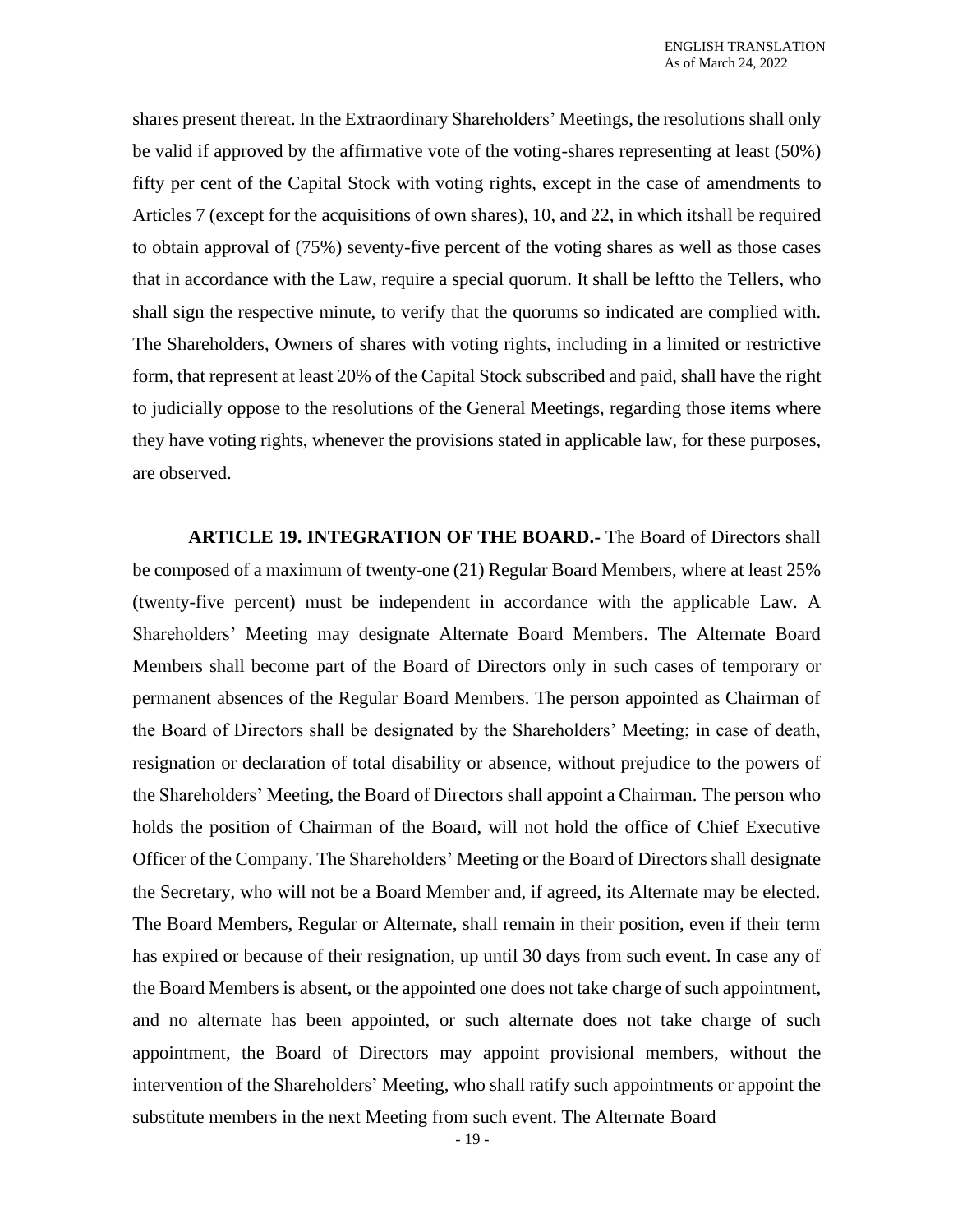Members, in the order in which they were appointed, shall substitute the Regular Members; in case the number of Alternate Board Members designated is less than the number of Board Members, each Alternate Board Member shall substitute the Board Member that corresponds according to the designation order of the Alternate Board Members, and once the Alternate Board Members have been appointed, this procedure shall be repeated until designating each Board Member its own Alternate Board Member, under which cases an Alternate Board Member can have that character with respects to one or more Regular Board Members, in the understanding that Alternate Board Members of Regular Board Members who are independent must have that same character. The Regular Board Members can only be substituted in their absences by the Alternate Board Member that corresponds in accordance to the designation.

The independent Board Members and their Alternates must be appointed in accordance with the dispositions of the applicable Law and these by-laws, and those who cease to have such character must notify the Board of Directors in its next Meeting at the latest.

#### **ARTICLE 20. MINORITY RIGHTS IN THE APPOINTMENT OF THE**

**BOARD.-** All shareholders owning shares with voting rights, including limited and restricted, who individually or jointly own 10% of the Capital Stock of the Company, shall have the right to appoint and revoke, in the General Shareholders Meeting, a member of the Board of Directors. Such appointment may only be revoked by the other shareholders when all the other appointments of the members are revoked, in which case, the substituted persons may not be appointed with such character during the next twelve months following the date of such revocation. In such case, the minority shareholders must refrain from taking part in the election of the Board referred to by Article 19 of the by-laws, limiting their actions to appointing by majority of votes, a member of the Board of Directors.

**ARTICLE 21. HONORARY CHAIRMAN.-** The General Shareholders Meeting may, through a resolution, appoint as Honorary Chairman of the Company a person that deserves such appointment due to his achievements within the Company. The Honorary Chairman must keep confidential the information or matters of the Company that he is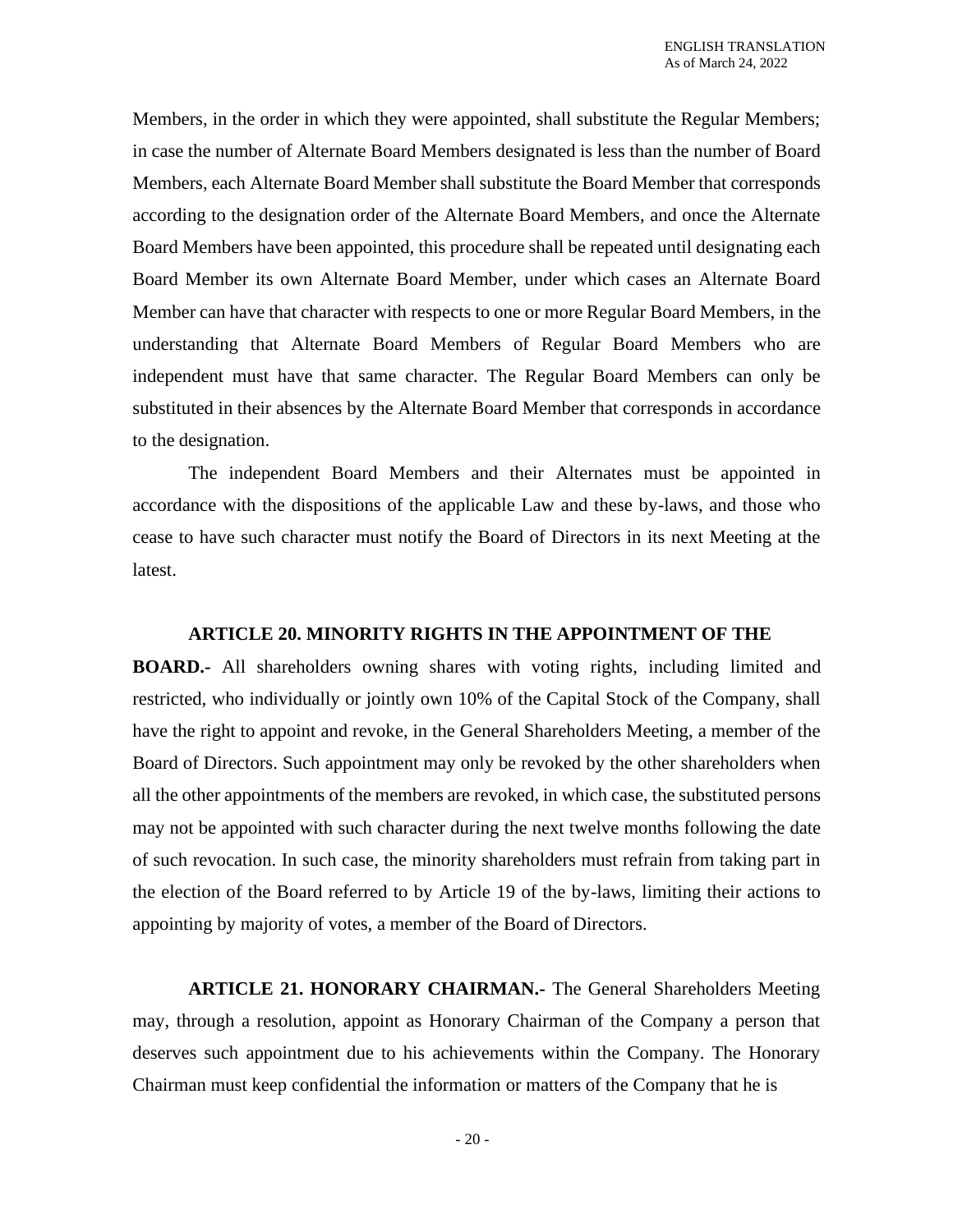aware of, when such information is not of public domain. The Honorary Chairman shall not be subject to the responsibilities established in the applicable law for Board members and Relevant Executives; he shall have voice without vote whenever he attends to the Meetings of the Board of Directors, The Honorary Chairman may not adopt resolutions that transcend in a significant way the administrative, financial, operational or legal situation of the Company or corporate group to which it belongs.

**ARTICLE 22. RESTRICTION TO BECOME A BOARD MEMBER.-** The following persons cannot be Board Members of the Company: **a)** Persons with no legal capacity.- **b)** Persons who, in accordance with the Law, may not engage in commercial transactions; **c)** Those who, during the twelve months immediately preceding the election, have held a position as external auditors of the Company or any of the companies part of the corporate group; **d)** Those who have been substituted in their appointment by revocation, in which case they cannot be appointed with such character during the twelve months following the date of revocation; **e)** Those who have past due obligations with the Company not duly guaranteed; **f)** Those, including any of their Relatives, who during the fiscal year immediately preceding the election (either with or without interruptions) have held a position in, acted as representatives or attorneys-in-fact in any form of, have been shareholders or have participated (directly or indirectly) in 5% or more of the Capital Stock or assets of, or have rendered services through any form to: persons or entities (either incorporated or not) (except those companies in which CEMEX, S.A.B de C.V. has direct or indirect participation with a minimum of 40% of the Capital Stock) and whose activity is related to the production or distribution of cement or its derivatives (persons or entities includes those that at the same time are shareholders or participate in the management, either directly or indirectly, of the person or entity dedicated to the above mentioned activity, and also those in which the latter is a shareholder or participate in the management, either directly or indirectly), or **g)** Those who have participated in an act that implicates a violation to the by-laws, Laws and applicable rules. Board members who, after being appointed, are found to be in one of the cases or situations described above, shall have to renounce and shall not be able to perform their functions again, except with a new election and after the restriction has been eliminated.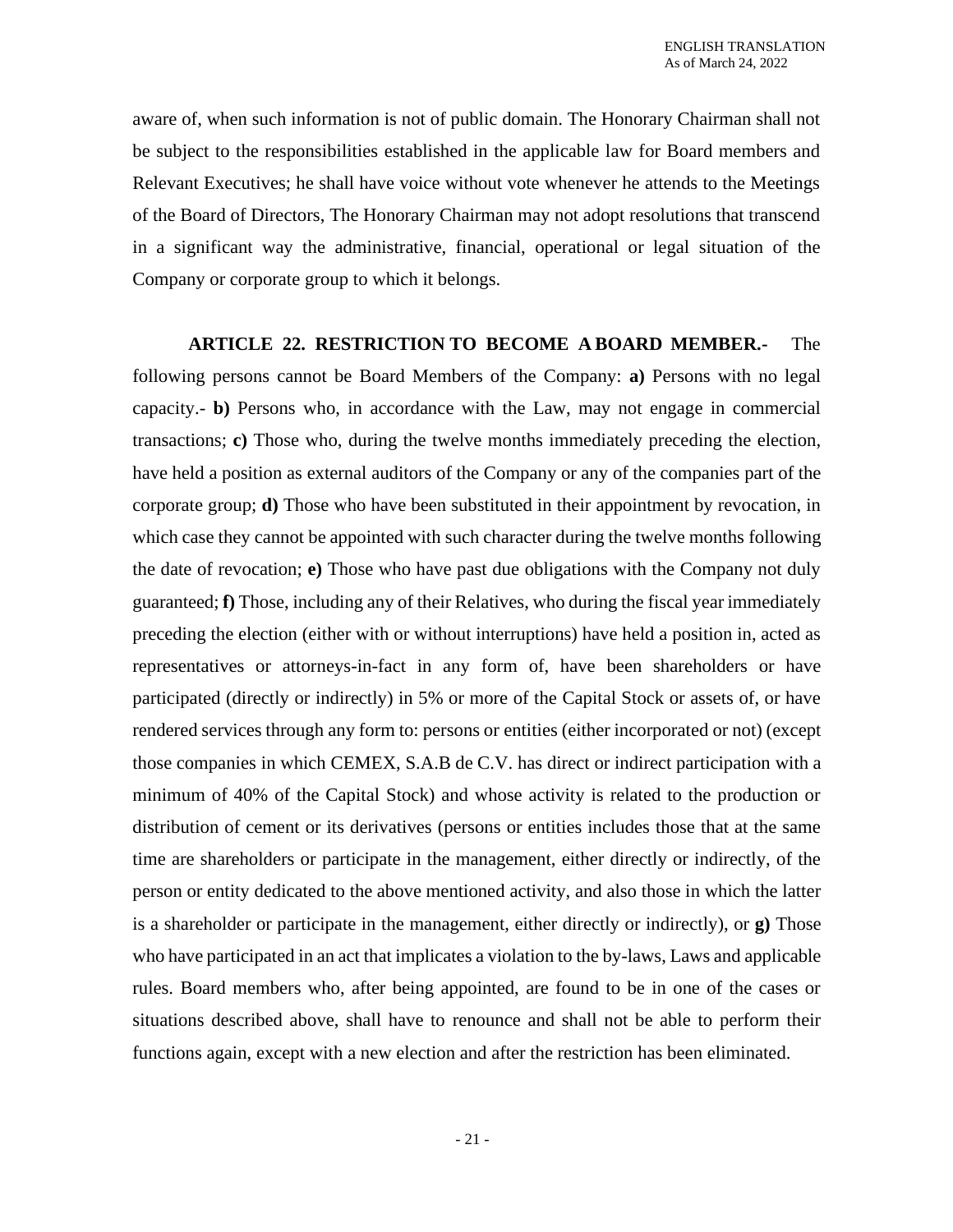**ARTICLE 23. BOARD MEETINGS.-** The Board of Directors shall gather at least four times during each fiscal year. The Chairman of the Board of Directors and of the Corporate Practices and Audit Committees, as well as 25% (twenty five percent) of the Board Members, can call a Board Meeting and include in the agenda such items as they consider pertinent.

The Company's external auditor may be called to the Board of Director Meetings, as an invitee with voice but without vote, and shall abstain from being present during the discussion of those items on the agenda in which he has a conflict of interest or that could impair his independence as defined by the Law.

The Meeting shall be considered duly installed with the presence of the majority of the Board Members, who shall make their decisions by an absolute majority of the Board Members there present. Minutes shall be drawn up for each of the Meetings of the Board, which shall contain the topics and items discussed; said minutes must be signed by the Chairman and Secretary who acted as such during said Meeting. The Board may adopt resolutions without a Meeting through the unanimous consent of its members. Such resolutions shall be confirmed in writing.

All information presented to the Board of Directors, whether of the Company or of its controlled entities, shall be signed by the persons responsible for its content and drafting.

# **ARTICLE 24. FACULTIES OF THE CHAIRMAN OF THE BOARD.–** The

Chairman of the Board of Directors shall have, except for any modifications, restrictions or additional responsibilities that the General Shareholders' Meeting or the Law may determine, the following faculties, obligations, attributions, and powers: **I.-** Execute or procure the execution of the resolutions of the General Shareholders' Meetings and the Board of Directors, doing anything that is necessary or prudent in order to protect the Company's interests, without affecting the faculties that the Shareholders' Meeting, the Board or the Law may confer to the Chief Executive Officer. **II.-** Submit proposals to the Board of Directors regarding the independent directors that shall integrate the Corporate Practices and Audit Committees, as well as the provisional directors that shall be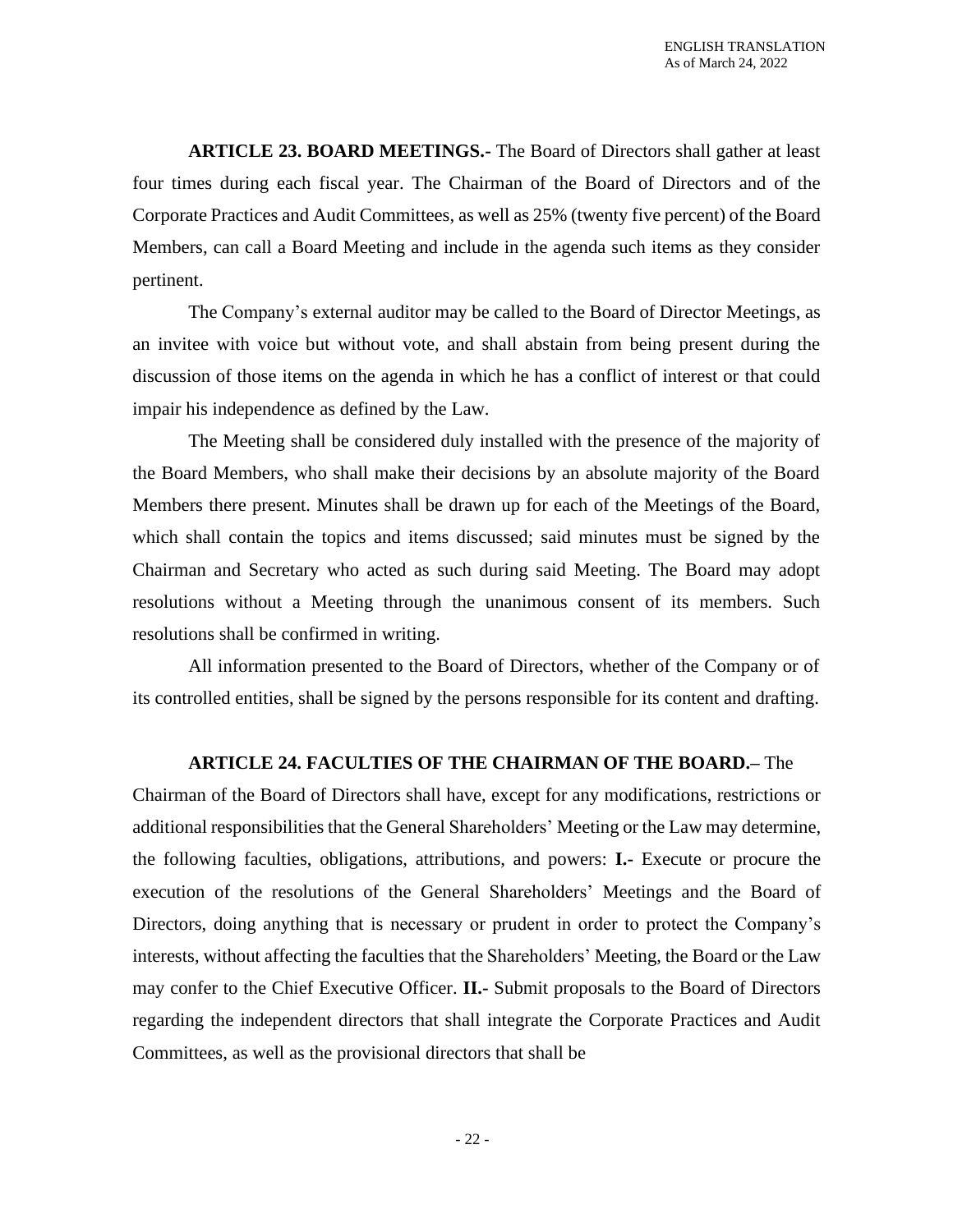designated by the Board, if necessary. **III.-** Chair the Shareholders' Meetings and the Board Meetings, having a casting vote in the Board's Resolutions in the case of a tie. **IV.-** Prepare, sign and publish the calls for the General Shareholders' Meetings and summon the Board of Directors' Meetings. **V.-** Represent the Company before any type of authority, company or individual. Any absence of the Chairman shall be covered by the Board Member appointed by the Board of Directors.

# **ARTICLE 25. APPOINTMENT OF THE SECRETARY OF THE BOARD.-**

In case the Shareholders' Meeting does not assign it, the Board of Directors shall appoint a Secretary, who may not be a Board Member and who shall be subject to the obligations and responsibilities established by the Law, being this appointment revocable at any time.

# **ARTICLE 26. DUTIES AND RESPONSIBILITIES OF THE BOARD**

**MEMBERS.-**The General Ordinary Shareholders' Meeting may establish the obligation thatthe Board Members and Secretary of the Board, the Chief Executive Officer and the Relevant Executives referred to by the applicable Law, grant a guarantee to cover the liabilities in which they may incur as a result of the performance of their position.

The Board Members shall perform their duties in a value-creating manner for the benefit of the Company, without favoring a specific shareholder or group of shareholders, and shall therefore act diligently and in good faith by adopting informed decisions; and shall comply with their duty of care and loyalty, abstaining from engaging in illicit acts or activities, as established by the applicable Law.

The liability for breach of these fiduciary duties or for engaging in illicit acts or activities shall consist of indemnifying the Company for the damages and costs suffered, and the responsible individuals shall be removed from their positions as established by applicable Laws.

With respect to liabilities arising from the breach of the duty of care, and only when the relevant acts were not done willfully, in bad faith or are not illegal, indemnities or insurance may be contracted for the Board Members or the Secretary. In no other case may such indemnity or insurance be granted or contracted.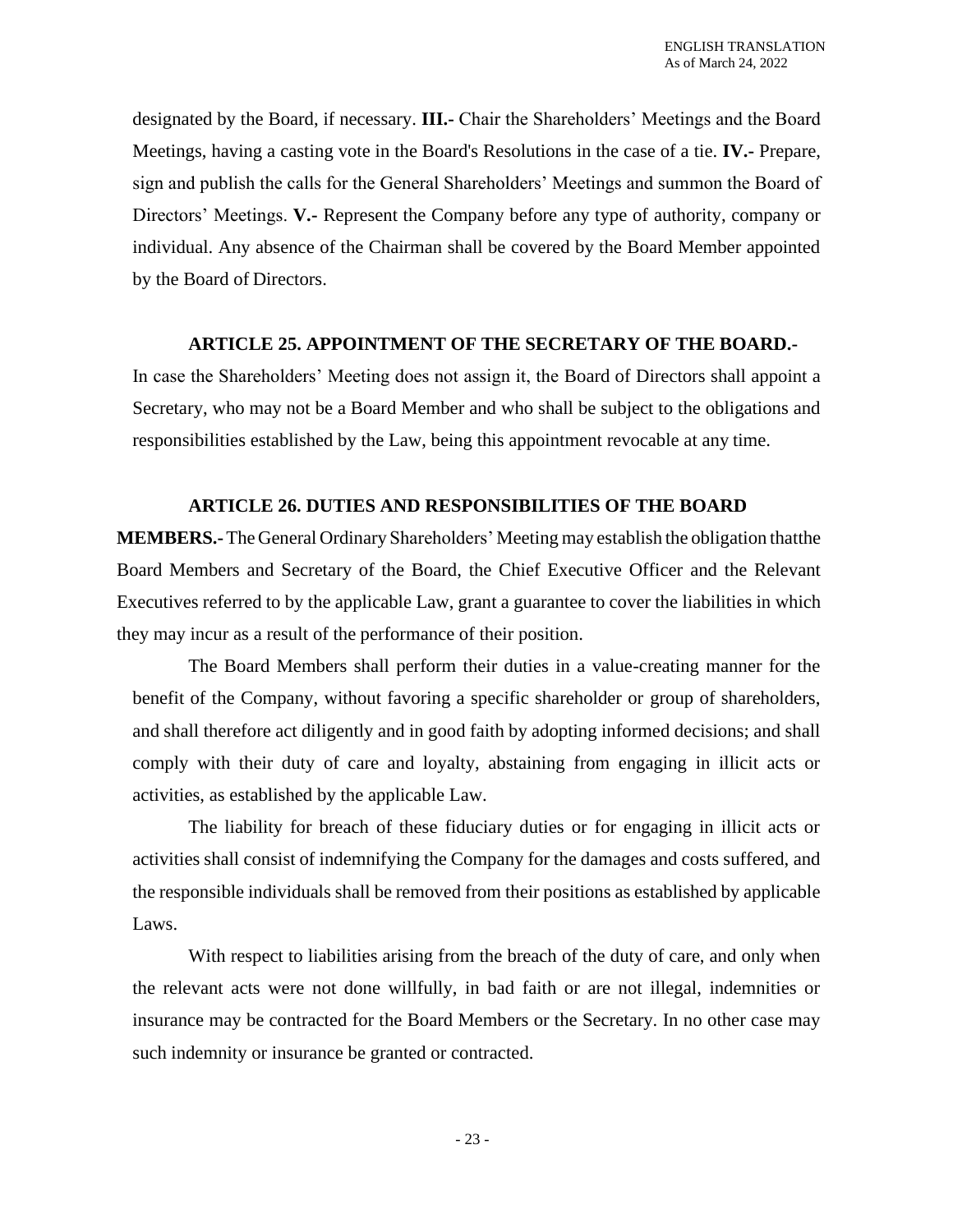The right to bring actions based on the breach of the fiduciary duties or on the committing of illicit acts or activities as established by the Law, shall be exclusively on behalf of the Company or of the individual who is controlled by the Company or in which the Company has significant influence, that suffers the economic damage, and may be enforced by the Company, through the resolution previously adopted in the General Extraordinary Shareholders' Meeting, or by the shareholders who, individually or in group, hold voting shares, including shares with limited or restricted voting rights, that represent 5% or more of the Company's Capital Stock, with disregard of the fulfillment of the requirements established by the General Corporations Law (*Ley General de Sociedades Mercantiles)* for suing management for their civil liability. With respect to liability claims brought on behalf of controlled companies or of those where the Company has substantial influence, these shall be independent of other claims that should be brought under the General Corporations Law (*Ley General de Sociedades Mercantiles)*, and if such claims are brought by the *Sociedad Anónima Bursátil*, the prior approval by the General Extraordinary Shareholders' Meeting shall be required. In the event that the shares representing the Capital Stock of the Company are placed among the public through credit instruments representing such shares, issued by fiduciary institutions under a trust, the right to bring the liability claim shall correspond to the fiduciary institution and to the holders of such instruments that represent 5% or more of the Company's Capital Stock.

**ARTICLE 27. RESPONSIBILITIES OF THE BOARD.-** It is the responsibility of the Board of Directors to:

**I.-** Establish the general strategies for conducting the Company's business and other companies controlled by it.

**II.-** Monitor the managing and handling of the Company and of the other companies controlled by it, considering the importance that the latter have in the financial, administrative and legal situation of the Company, as well as the performance of the Relevant Executives.

**III.-** Approve, with the prior opinion of the Audit and Corporate Practices Committees: **A)** The policies and guidelines for the use of the Company's assets and the assets of other companies controlled by it, by related parties. **B)** Each related party transaction that the Company or other companies controlled by it plan to enter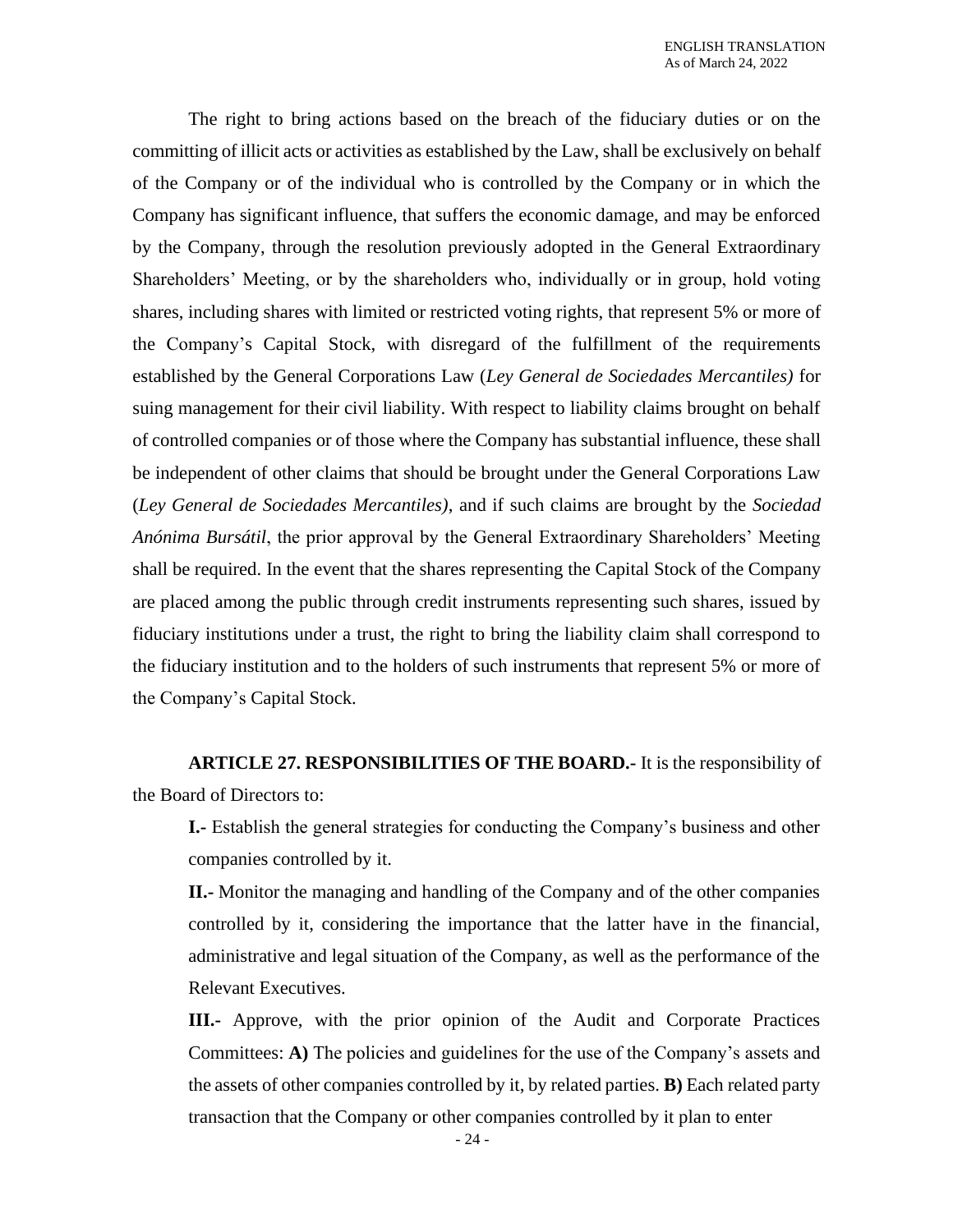into. **C)** Transactions that are executed, either simultaneously or successively, that may be considered as one single transaction given their characteristics, and that the Company or the companies controlled by it plan to enter into, during a fiscal year, when these are unusual or non-recurrent, or else, when their total value represents, based on numbers corresponding to the end of the immediately preceding quarter in any of the following scenarios: **1.** The purchase or sale of assets with a value equal or greater than 5% of the consolidated assets of the Company. **2.** The granting of guarantees or the assumption of liabilities for a total sum equal or greater than 5% of the consolidated assets of the Company. Investments in debt securities or financial instruments shall not be covered by this provision whenever these are made in accordance with the policies that for such purpose are issued by the Board of Directors. D**)** The appointment, election, and, as the case may be, removal of the Chief Executive Officer of the Company, and its compensation, as well as the policies for the appointment and compensation of other Relevant Executives. **E)** The policies for extending credit or personal guarantees to related parties. **F)** Waivers granted so that a Board Member, Relevant Executive or any other individual with power to command, can take personal advantage or for third parties of corporate opportunities belonging to the Company or to other companies controlled by it or where the Company has substantial influence. Waivers for transactions with a total value less than what is mentioned in Section C) of this numeral III may be delegated to the Audit and Corporate Practices Committees. **G)** The guidelines with respect to internal controls and the internal audit of the Company and of the other companies controlled by it. **H)** The accounting policies of the Company, adjusting them to the accounting principles recognized or issued by the National Banking and Securities Commission *(Comisión Nacional Bancaria y de Valores)*. **I)** The Company's financial statements. **J)** The hiring of the firm that shall render the external audit services and, if applicable, of additional or complementary services.

**IV.-** Present to the General Shareholders' Meeting held after the end of the fiscal year: **A)** the annual report regarding the activities of the Audit and Corporate Practices Committees. **B)** The report prepared by the Chief Executive Officer, according to the Law, together with the report of the external auditor. **C)** The Board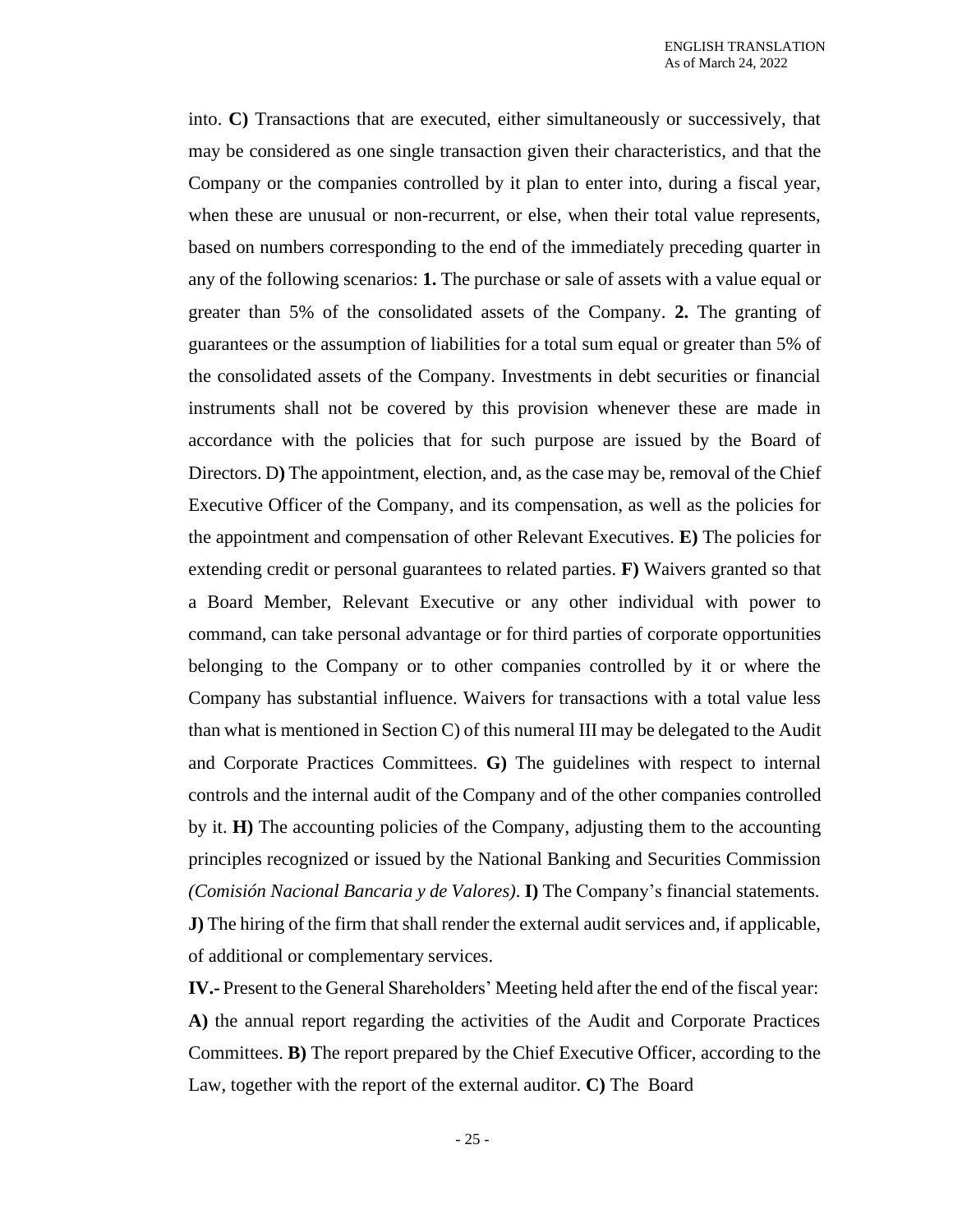of Director's opinion regarding the content of the Chief Executive Officer's report mentioned in the preceding section. **D)** The report mentioned in Article 172, section b) of the General Corporations Law *(Ley General de Sociedades Mercantiles)*, which contains the main accounting and information policies and criteria to be used in preparing the financial information.

**E)** The report on the activities and transactions in which it intervened as required by the applicable Law.

**V.-** Follow-up on the main risks to which the Company and the other companies controlled by it are exposed, identified based on the information presented to the committees, the Chief Executive Officer and the firm that serves as external auditor, as well as the accounting, internal control and internal audit, registry, archive or information systems of the Company or the other companies controlled by it. This task may be done through the conduit of the Audit and Corporate Practices Committee.

**VI.-** Approve the policies for information and communication with shareholders and the market, as well as with the Board Members and Relevant Executives, in order to comply with the Law.

**VII.-** Determine the corresponding course of action in order to correct any irregularities it is aware of and to implement the applicable corrective measures.

**VIII.-** Establish the terms and conditions to which the Chief Executive Director shall abide in the exercise of its powers of administration.

**IX.**- Order the Chief Executive Officer to disclose to the public those material events that it has knowledge of.

**X.-** Manage the businesses and assets of the Company, with full management power, under the terms of Article 2,554 (two thousand five hundred and fifty-four), Second paragraph of the Federal District Civil Code *(Código Civil para el Distrito Federal)*, and its correlative Article 2,448 (two thousand four hundred and forty-eight) of the State of Nuevo Leon.

**XI.-** Perform the domain over movable and real estate assets of the Company, as well as over their real and personal rights, under the terms of the third paragraph of Article 2,554 (two thousand five hundred and fifty-four) of the Federal District Civil Code *(Código Civil para el Distrito Federal)* and its correlative article 2,448 (two thousand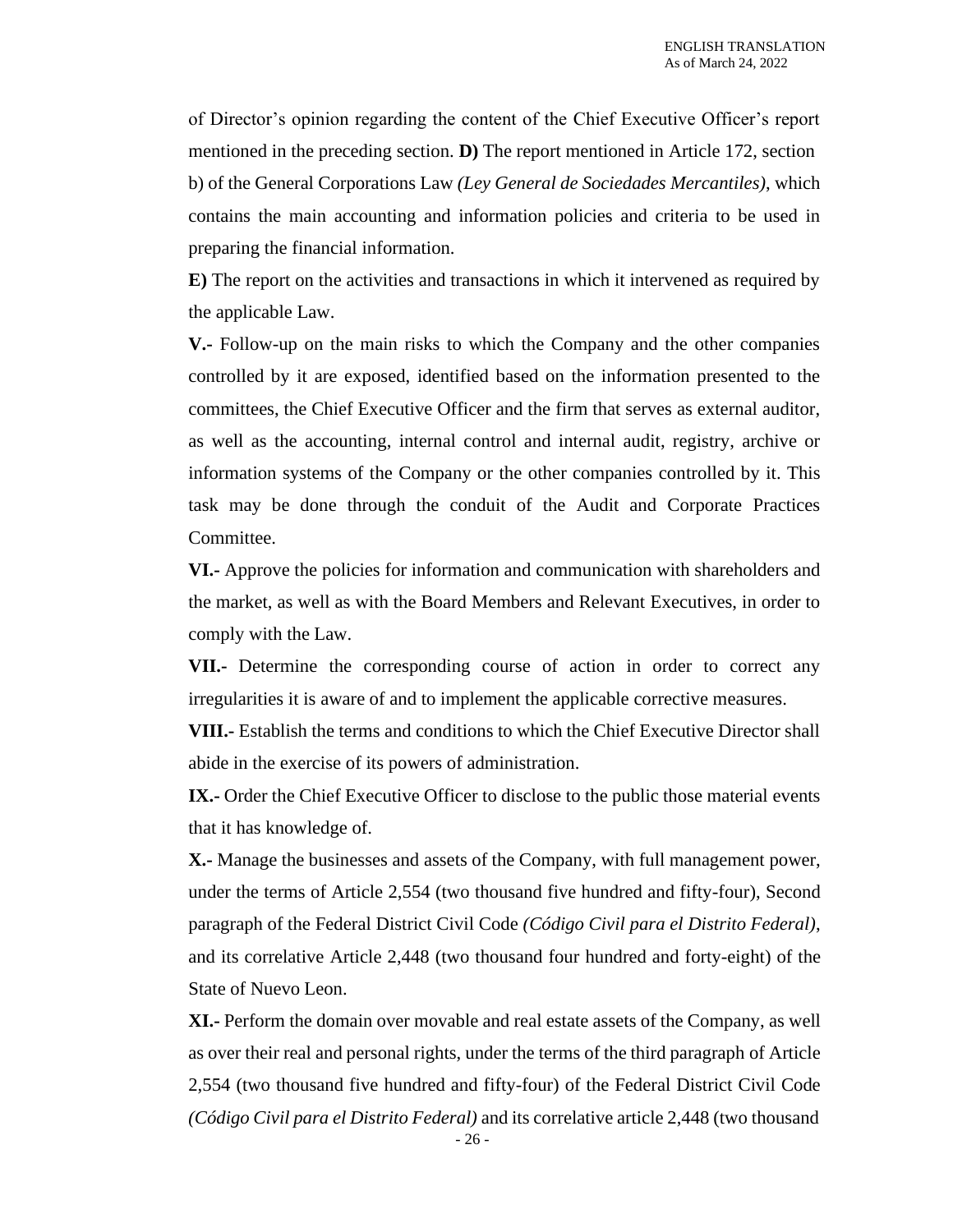four hundred and forty- eight) of the Civil Code for the State of Nuevo Leon *(Código Civil para el Estado de Nuevo León)*

**XII.-** Represent the Company before any type of administrative or judicial authorities of the Municipality, State or Country, as well as before the labor authorities or any other authority, or before arbitrators, with a vast power, including those faculties requiring a special clause according to the Law, under the provisions of the first paragraph of Article 2,554 (two thousand five hundred and fifty-four) of the Federal District Civil Code *(Código Civil para el Distrito Federal)* and its correlative Article 2,448 (two thousand four hundred and forty-eight) of the Civil Code for the State of Nuevo Leon *(Código Civil para el Estado de Nuevo León)*, and file legal suits, complaints and criminal accusations, being also able to act as a civil party in criminal cases, and grant remission, as well as to present *Juicios de Amparo* and waive the Company's rights under them.

**XIII.-** Grant and subscribe credit instruments on behalf of the Company, contribute with movable and real estate assets of the Company to other companies, and subscribe shares or take a participation in other companies, with the exception of those restrictions established by the applicable Law.

**XIV.-** Grant *avales*, bonds, and generally guarantee, even with mortgage or pledge, third party duties with or without counter benefits, and therefore execute credit instruments contracts and other documents that are necessary for the granting of said guarantees, with the exception of those restrictions established by the applicable Law.

**XV.-** Monitor compliance with the resolutions of the Shareholders' Meetings.

**XVI.-** Grant or deny the authorizations referred to in article 7 of these by-laws.

**XVII.-** Any other responsibility established by the Law in accordance with the functions that the Law grants to the Board of Directors and that are not reserved for the General Shareholders' Meeting.

Approval from the Board of Directors shall not be required for the following transactions, each individually, entered between related parties and the Company or the companies controlled by it, if such transactions adhere to the policies and guidelines approved by the Board of Directors for such purpose: **(a)** those transactions that, based on their value, are not material to the Company or those companies controlled by it; **(b)** transactions entered into by the Company and the companies controlled by it or companies where the Company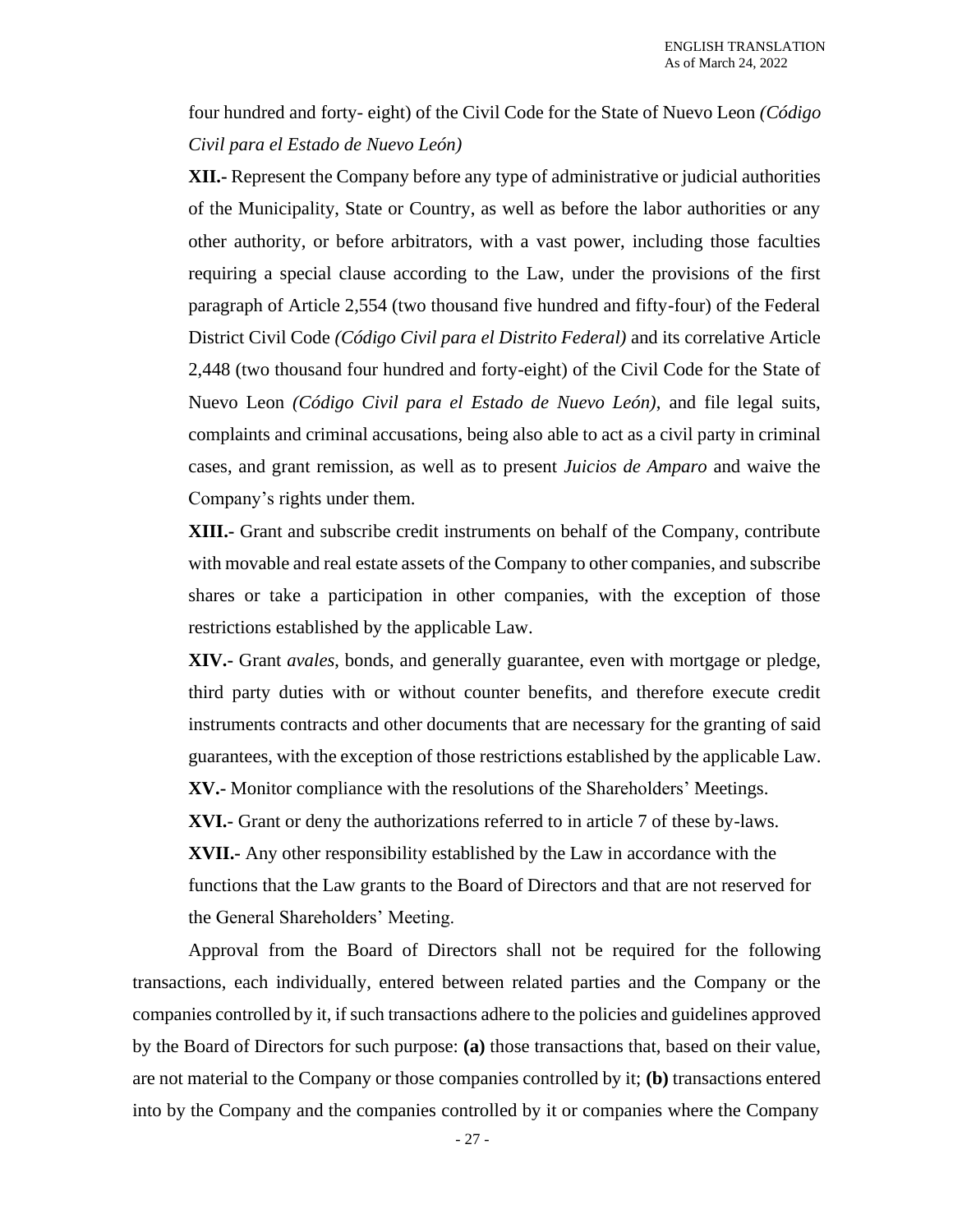has substantial influence or entered by any of latter, whenever such transactions are part of the Company's business scope or are considered made at market prices or supported on valuations made by external specialized firms; and **(c)** transactions with employees, whenever these are entered under the same conditions as with other clients or as a result of the rendering of general professional services.

The Board of Directors may only delegate its faculties under numerals X, XI, XII, XIII, and XIV above, and the attorneys-in-fact to whom they delegate those faculties are hereby duly authorized to delegate once more the faculties that have been delegated to them; with respect to section F) of numeral III, delegation shall be made as established therein, all other faculties correspond exclusively to the Board of Directors.

**ARTICLE 28. CHIEF EXECUTIVE OFFICER.-** The management, direction and execution of the business of Company and of the companies controlled by it shall be the responsibility of the Chief Executive Officer, who shall abide to the strategies, policies and guidelines approved by the Board of Directors.

The Chief Executive Officer shall have the signature of the Company, and shall have the following faculties, duties and obligations**: I.-** Represent the Company with general powers for act of administration, to manage the businesses and corporate assets with the ampleness of the second paragraph of Article 2554 of the Federal District Civil Code *(Código Civil para el Distrito Federal)* and its correlative Articles in the Civil Codes of any and all States of the Republic of Mexico, and Article 10 of the General Corporations Law *(Ley General de Sociedades Mercantiles)*. **II.-** Represent the Company with general power for lawsuits and collections, with all the general and special powers requiring special power or clause, without any limitation whatsoever, with the ampleness of the first paragraph of Article 2554 and 2587 of the Federal District Civil Code *(Código Civil para el Distrito Federal)*, and its correlative Articles in the Civil Codes of any and all States of the Republic of Mexico, as well as the power to represent the Company in labor disputes, with the attributions, obligations and rights prescribed in the Federal Employment Law *(Ley Federal del Trabajo)*. **III.-** Execute acts of domain over the corporate assets, as well as over their personal and real rights, whether movable or real estate assets pursuant to the terms of the third paragraph of Article 2554 of the Federal District Civil Code *(Código Civil para el Distrito Federal)* and the correlative Article 2448 of the State of Nuevo Leon. **IV.-** Exercise the voting rights of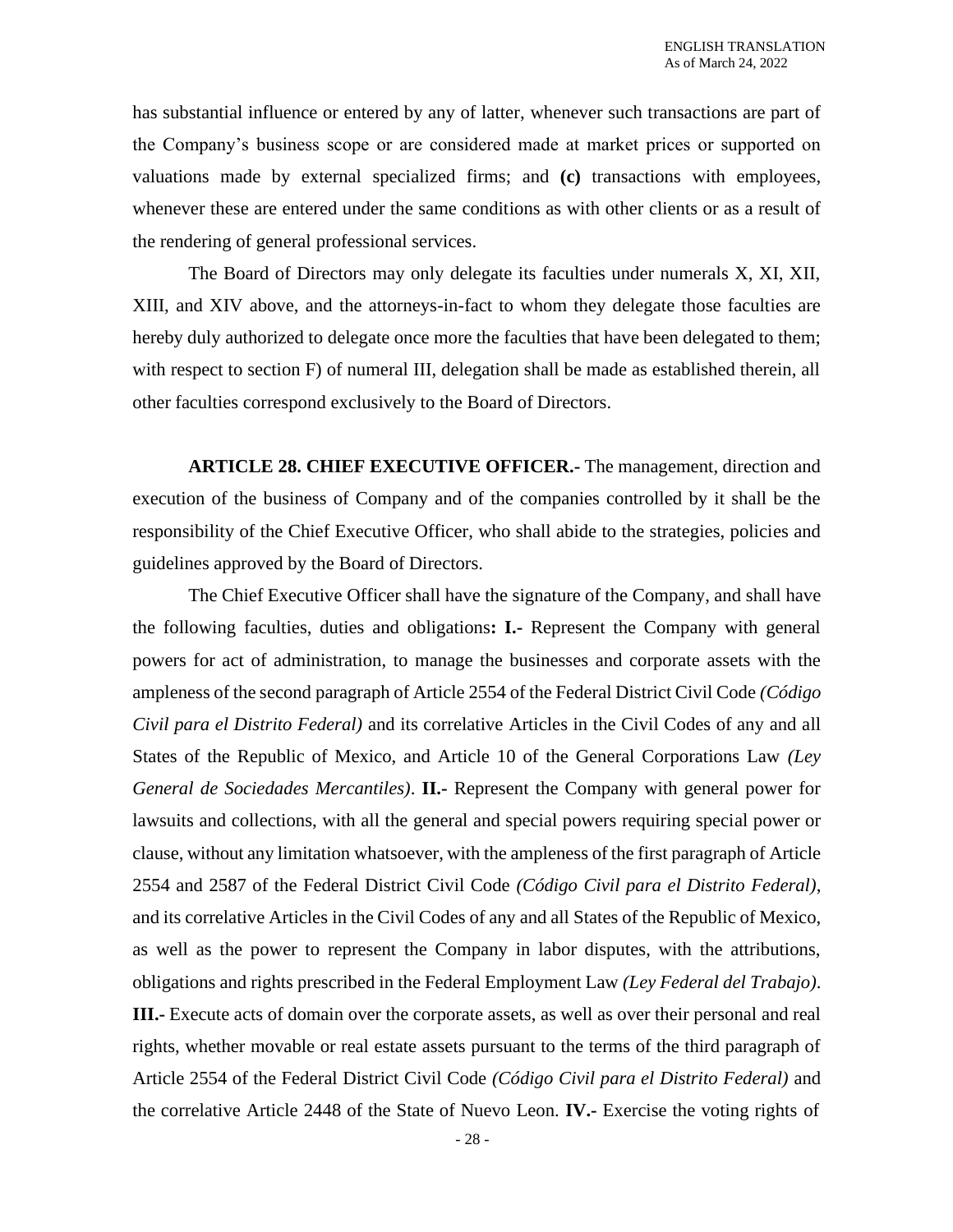those shares issued by those subsidiaries owned by the Company, complying with the Law. **V.-** Organize, manage and direct the personnel and the assets and businesses of the Company as instructed by the Board and to collect and make payments. **VI.-** Enter into agreements, execute credit instruments that are to be issued, accepted, endorsed or guaranteed, and all other documents related to his attributions, and execute those acts that are required for the ordinary course of business whenever they abide to the policies and guidelines that are approved by the Board of Directors for such purposes. **VII.-** Designate the Relevant Executives that shall assist him in the exercise of his functions and due fulfillment of his obligations, as well as any other employees he deems convenient. **VIII.-** Grant and revoke general and special powers, as well as to delegate, all or part of his faculties, including the power to authorize the attorney-in-fact to whom he delegated Powers so that the latter can likewise delegate the faculties he deems convenient, including such power of delegation. **IX.-** All other faculties, obligations and responsibilities established by the Law and that are not reserved to the General Shareholders' Meeting or to the Board of Directors. The Board of Directors may broaden or restrict the faculties of the Chief Executive Officer.

The Chief Executive Officer and Relevant Executives shall conduct their positions in a manner that looks after the creation of value for the Company, without favoring a specific shareholder or group of shareholders. For this purpose they shall act with due diligence, making informed decisions and complying with the duties imposed by the Law or these bylaws. The Chief Executive Officer and the Relevant Executives shall be responsible for damages and losses caused to the Company or to other companies controlled by it, as determined by the Law.

With respect to liabilities arising from the breach of the duty of care, and only when the relevant acts were not done willfully, in bad faith or are not illegal, indemnities or insurance may be contracted for the Chief Executive Officer and the Relevant Executives. In no other case may such indemnity or insurance be granted or contracted.

**ARTICLE 29. MANAGING POSITIONS.-** The Chief Executive Officer may appoint and remove the Relevant Executives of the Company and of the entities that together with the Company form the Business Group, and set their integral compensation, in accordance with the policies agreed by the Board of Directors. The Chief Executive Officer may delegate the powers granted to him to the Relevant Executives empowering them to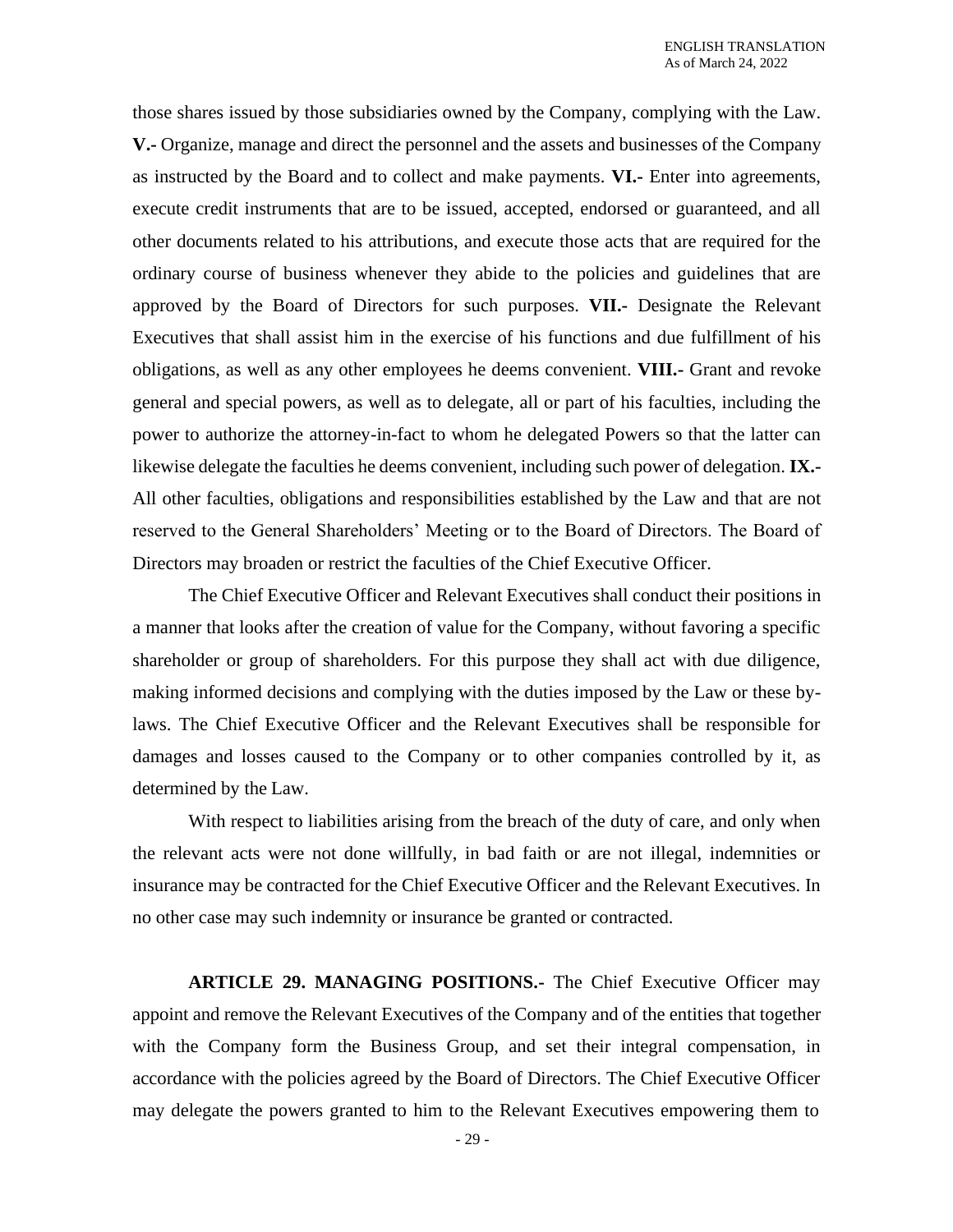delegate their powers as well. The Relevant Executives shall report directly to the Chief Executive Officer, who shall distribute among them the various roles that they are taking, the Relevant Executives will have the authorities granted to them in the corresponding powers of attorney.

# **ARTICLE 30. FACULTIES OF THE SECRETARY OF THE BOARD.-** The

Board may designate, among its Members, one or more delegates for executing specific acts. The Secretary of the Board of Directors shall have the following faculties, obligations and attributions:

**A).-** Draft, sign and publish the calls and notifications for the Shareholders' Meetings, and if applicable, call the Meetings of the Board of Directors and of the Corporate Practices and Audit Committees.

**B).-** Participate with voice, but without vote, in the Board of Director Meetings.

**C).-** Maintain the confidentiality of the information and issues that he becomes aware of as part of his position in the Company, when such information and issues are not deemed public.

**D).-** Attend all of the General Shareholders' Meetings and Board of Director Meetings, draft and sign the corresponding minutes, and keep the Minute Books of the General Shareholders' Meetings and Board of Director Meetings as established by Law.

**E).-** Sign the minutes prepared in such Meetings, as well as authenticate such acts or resolutions contained in such minutes for all applicable legal effects.

**F).-** Act as the special designated representative of the Company to appear before a notary public and obtain the complete or partial protocolization of the minutes prepared at the General Shareholders' Meetings and the Board of Director Meetings. **G).-** Issue any required proofs or authentications of the legal representation of the Company and of records inserted in the Shareholder Ledger.

**ARTICLE 31. COMMITTEES.-** To fulfill its responsibilities, the Board of Directors shall be assisted by the Audit and Corporate Practices Committees, which shall be only comprised of independent directors and at least with three of such directors as appointed by the General Shareholders' Meeting or by the Board of Directors, as per the proposal made by the Chairman of such Board.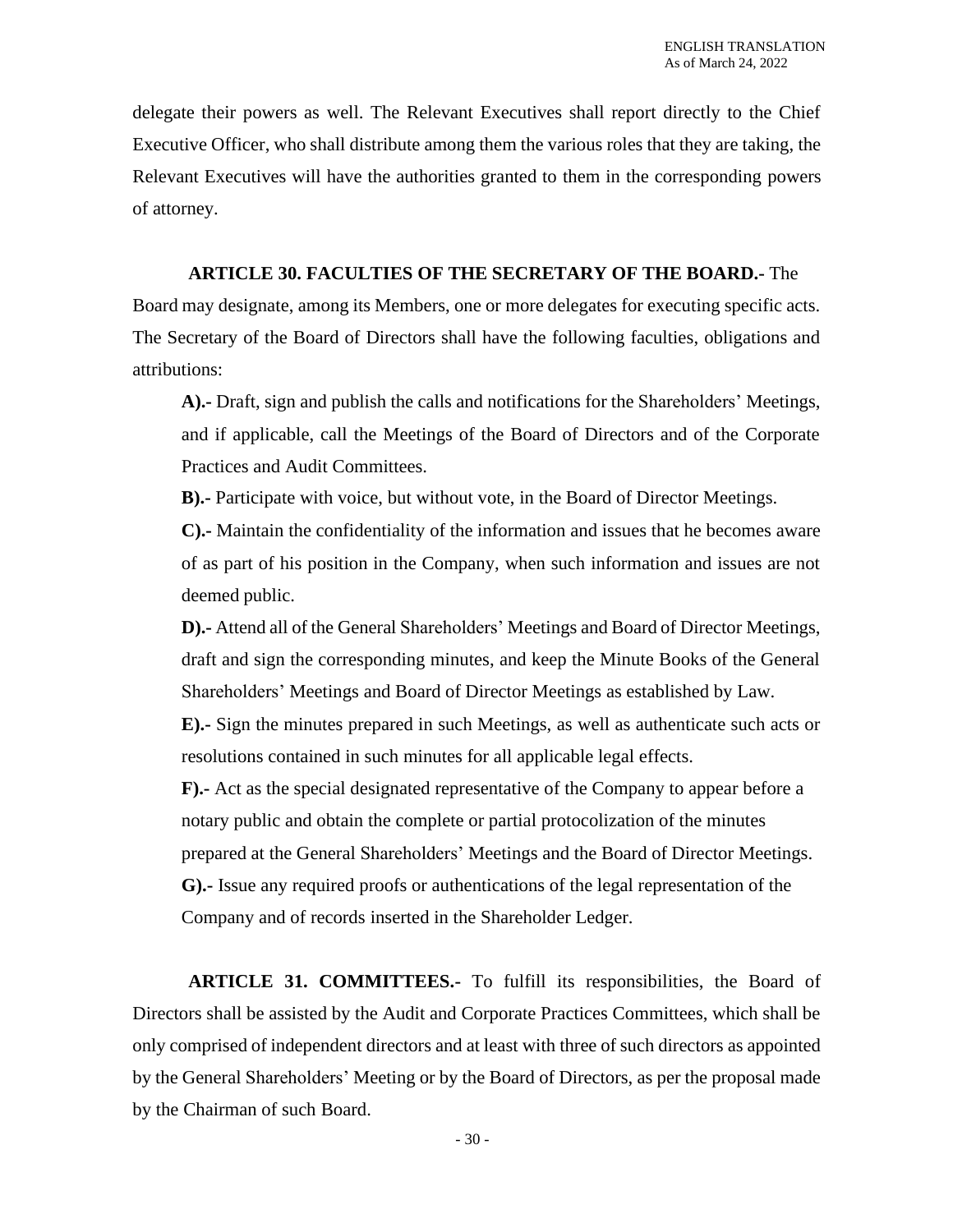The Chairman of the Audit and Corporate Practices Committees shall be appointed and removed from office exclusively by the General Shareholders' Meeting, and shall not be able to chair the Board of Directors. The Secretary of the Board of Directors shall also be the Secretary of the Audit and Corporate Practices Committees, but he shall not be a member of such Committees.

The Chairmen of the Audit and Corporate Practices Committees may call Board of Director Meetings and insert in the agenda the items they deem pertinent.

With respect to corporate practices, the Committee shall: **(a)** Provide its opinion to the Board of Directors with respect to those issues that are relevant to it, as provided by the Law. **(b)** Request opinions from independent experts whenever it deems it necessary for the efficient performance of its duties o whenever required by Law; **(c)** Call General Shareholders' Meetings and insert in such Meetings' agendas those items that it deems pertinent. **(d)** Assist the Board of Directors in preparing the reports referenced in Article 28, section IV, letters d) and e) of the Mexican Securities Market Law. **(e)** Perform all other duties established by the Law or in these by-laws.

With respect to audit matters, the Committee shall: **(a)** Provide its opinion to the Board of Directors with respect to those issues that are relevant to it, as provided by the Law. **(b)** Evaluate the performance of the firm that renders the external audit services, as well as analyze the report, opinions or notices prepared and issued by the external auditor; to this effect, the Committee may request the external auditor's presence whenever it deems it convenient, in addition to its duty to meet with the external auditor at least once a year.

**(c)** Discuss the Company's financial statements with the persons involved in their preparation and revision, and based on this, recommend the Board of Directors to approve or disapprove the financial statements. **(d)** Inform the Board of Directors about the condition of the internal control and internal audit systems of the Company and the companies controlled by it, including any irregularities that it detects, if so is the case. **(e)** Prepare the opinion referenced in Article 28, section IV, letter c) of the Mexican Securities Market Law and submit it to the Board of Director's consideration, for its later presentation to the Shareholders' Meeting, aiding itself with, among other things, the report of the external auditor; such opinion shall indicate, at the least: **1.-** Whether the policies and accounting and information criteria followed by the Company are adequate and sufficient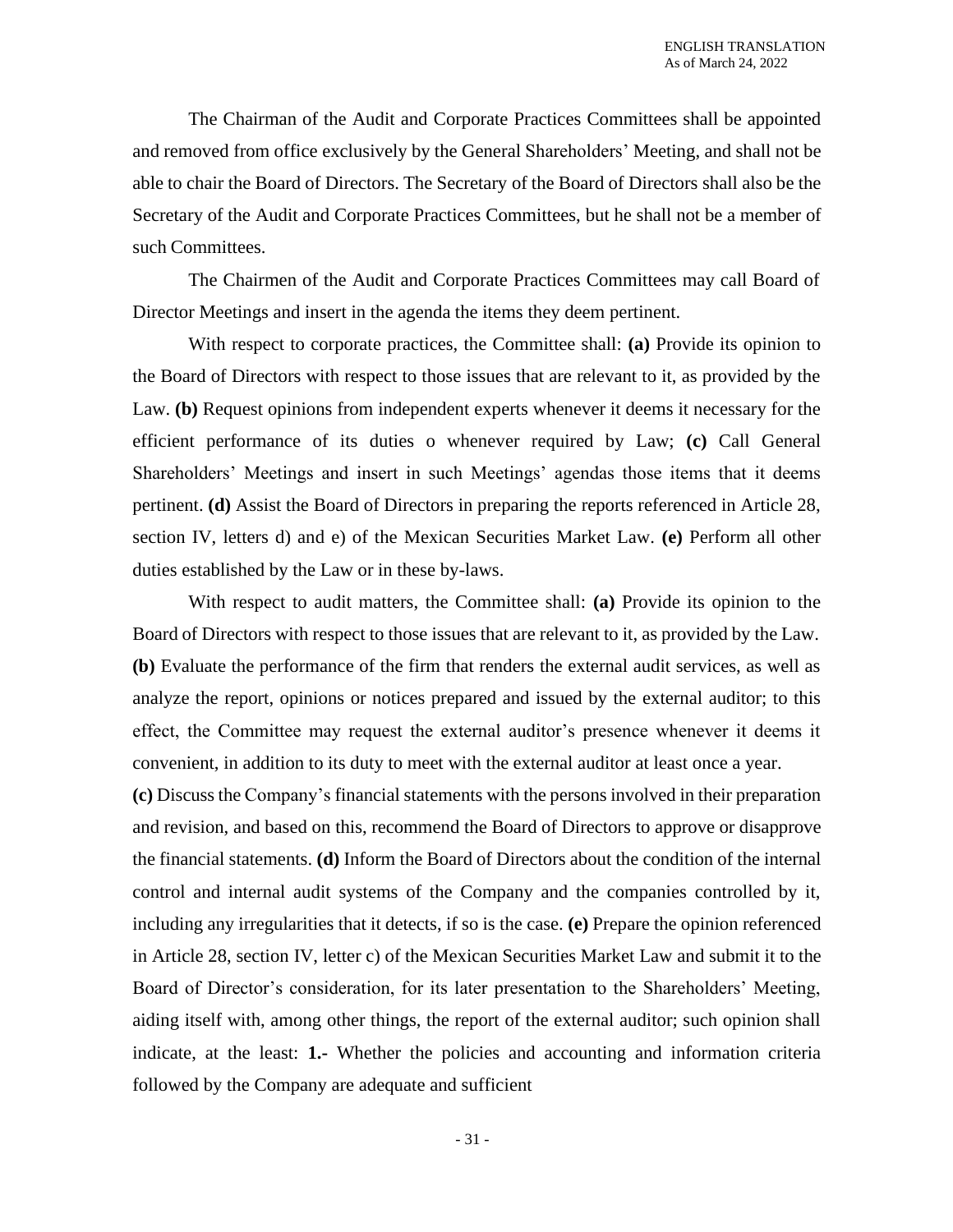based on the particular circumstances of the Company. **2.-** Whether such policies and criteria have been consistently applied to the information presented by the Chief Executive Officer. **3.-** Whether, as the result of numbers 1. and 2. above, the information presented by the Chief Executive Officer reasonably reflects the financial results and condition of the Company. **(f)** Assist the Board of Directors in the preparation of the reports referenced in Article 28, section IV, letters d) and e) of the Mexican Securities Market Law. **(g)** Supervise that the transactions referenced in Articles 28, section III and 47 of the Mexican Securities Market Law are conducted in compliance with the Law and with the policies issued as per such legal dispositions. **(h)** Request opinions from independent experts whenever it deems it necessary for the efficient performance of its duties o whenever required by Law. **(i)** Request from the Relevant Executives and any other employees of the Company or other companies controlled by it, any reports related to the preparation of financial information or any other report that he deems necessary for performing its duties.

**(j)** Investigate possible non-compliance that he is aware of, with the operations, guidelines and policies, internal control, internal audit and accounting record systems, whether by the Company or any other company controlled by it; to this effect, it shall conduct the examination of the documents, files and any other evidence, to the extent this is necessary to perform such surveillance. **(k)** Receive any observations made by the Shareholders, Directors, Relevant Executives, employees, and any other third party, with respect to the matters described in letter **(j)** above, and take any action that, under its judgment, may be taken as a result of such observations. **(l)** Request periodic meetings with the Relevant Executives, as well as the submittal of information related to the internal control and internal audit of the Company or other companies controlled by it. **(m)** Inform the Board of Directors of any material irregularities it detects during the performance of its duties and, if applicable, of the corrective actions adopted or suggest such actions that must be adopted.

**(n)** Call Shareholder Meetings and request the inclusion in the agenda of those items that it deems pertinent. **(o)** Monitor that the Chief Executive Officer performs the resolutions adopted at the Shareholders' Meetings and the Board of Director Meetings, based on the instructions that, for such purposes, are dictated by such Meetings. **(p)** Monitor the establishment of mechanisms and internal controls that allow verifying that acts and transactions of the Company and other companies controlled by it are in compliance with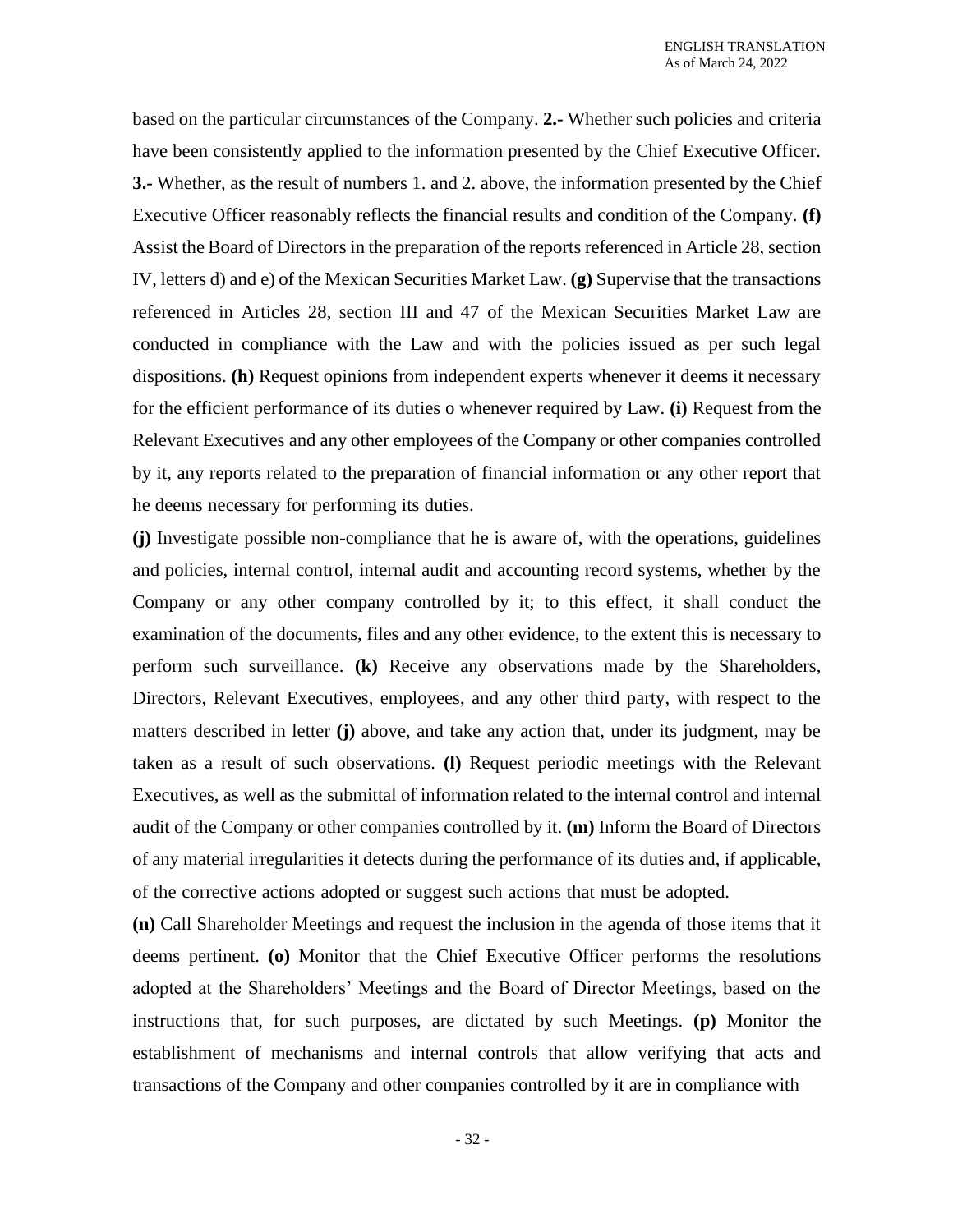the applicable Law, as well as implement methods that enable reviewing compliance of the aforementioned duties. **(q)** Perform all other duties established by the Law or in these bylaws pursuant to the responsibilities provided herein.

The annual report on the Audit and Corporate Practices Committees' activities shall be prepared by the Chairmen of such Committees and presented to the Board of Directors.

The Audit and Corporate Practices Committees shall gather as many times as necessary, having the right to call such meetings the Chairman of the Board of Directors, 25% of the Board Members, the Chief Executive Officer, or the Chairman of such Committee. The decisions shall be made by majority of votes, having the Chairman a deciding vote in case of a tie; and it shall require the attendance of the majority of its members in order to have a valid meeting. The Alternates of those Directors members of the Audit and Corporate Practices Committee, shall also have the same position regarding the integration of this Committee.

In those Committee meetings where the Chairman and/or Secretary were absent, the attending members shall appoint among them, by majority vote, those who shall act as Chairman and Secretary for that particular meeting.

The Committees shall keep a minute book of their meetings, where the minutes of every meeting shall be kept with the signature of whoever acted as Chairman and Secretary.

One single Committee may perform the functions of both, the Audit and the Corporate Practices Committees.

**ARTICLE 32. COMPENSATION OF THE BOARD.-** The Members of the Board of Directors and their Alternates, as well as the members of the Audit and Corporate Practices Committees, shall be remunerated for their services in the amounts determined by the General Shareholders' Meeting.

**ARTICLE 33. SURVEILANCE OF THE COMPANY.-** The surveillance of the management and execution of the Company's business shall be the responsibility of the Board of Directors, through the Audit and Corporate Practices Committee, as well as through the firm performing the external audit of the Company, each within the scope of their attributions.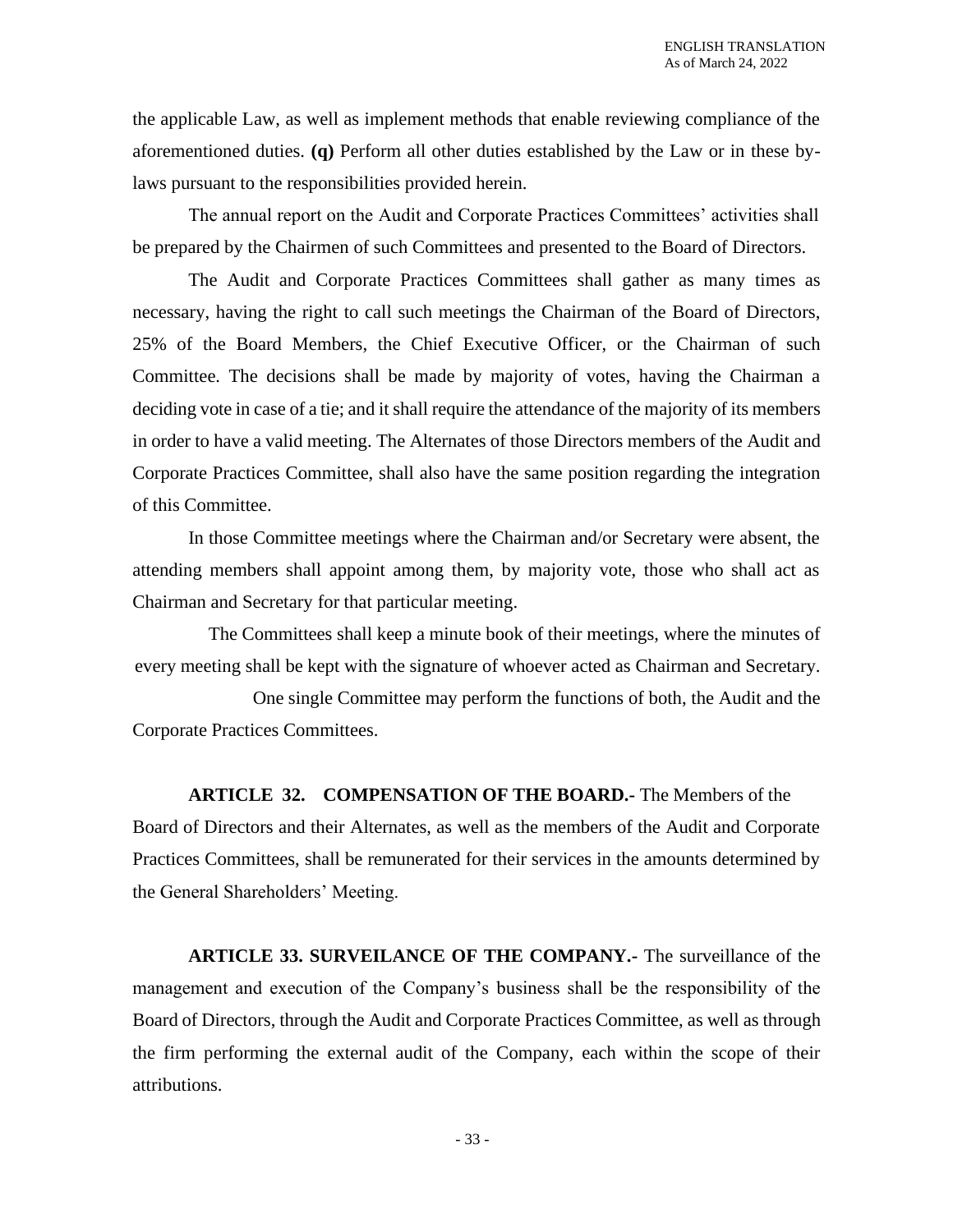The Audit and Corporate Practices Committee, and the firm performing the external audit of the Company, shall perform those activities in accordance with the duties that the applicable Law imposes on them.

**ARTICLE 34. FISCAL YEARS.-** The fiscal years shall have a duration of one (1) calendar year, starting from January  $1<sup>st</sup>$  (first) through December 31 (thirty-first).

**ARTICLE 35. USE OF NET PROFITS.-** The net profits that are obtained annually shall be applied in the following order: **1.-** An amount equal to 5% (five per cent) shall be set apart to form a fund for the Legal Reserve until such point as such Reserve amounts at least 20% (twenty per cent) of the Capital Stock. When for any circumstances the Legal Reserve is reduced, it shall be reconstituted in the form mentioned in this sub paragraph. **2.-** An amount that the Shareholders' Meeting deems appropriate shall be set apart to create special reserve or prevention funds. **3.-** The remaining portion shall be distributed among the shareholders in proportion to the number of shares they own, corresponding an equal part to each share, except for the provisions contained in the Law or in the Shareholders' Meeting approving their issuance, in the case of shares representing a special class. The payment of dividends shall be made in accordance with the Law.

**ARTICLE 36. FOUNDERS.** The Founders shall not reserve for themselves any special participation in the profits of the Company.

**ARTICLE 37. LOSSES ALLOCATION.-** Should there be any losses, they shall be allocated among the shareholders in proportion to their representation and up to the value of their respective shares, in accordance with the proportion that they represent from the paid and subscribed Capital Stock.

**ARTICLE 38. DISSOLUTION OF THE COMPANY.-** The Company shall be dissolved prior to its scheduled termination in the events described in subparagraphs II (second), III (third), IV (fourth) and V (fifth) of Article 229 (two hundred and twenty-nine) of the General Corporations Law (*Ley General de Sociedades Mercantiles)*.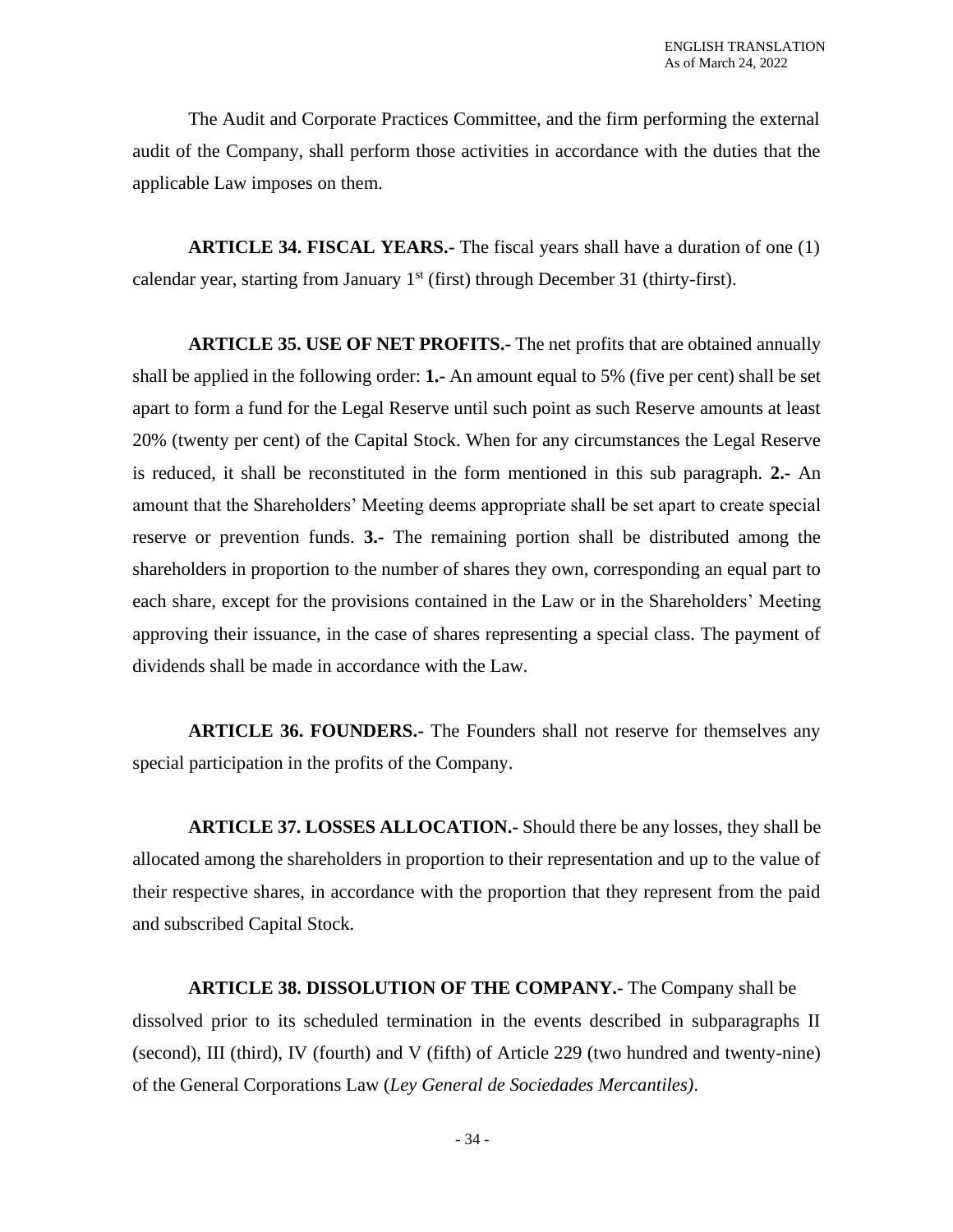**ARTICLE 39. LIQUIDATORS.-** Once the Company has been dissolved, the Shareholders' Meeting, shall designate three liquidators by majority of votes. The Shareholders' Meeting shall establish the term within which said liquidators must complete their duties and shall set the compensation that they shall receive.

**ARTICLE 40. BASES FOR LIQUIDATION.-** The liquidators shall pass their resolutions by a majority of votes. The liquidation shall be made in accordance with the following bases: **I.-** Conclude all pending business in the manner best deemed appropriate by the liquidators. **II.-** The liquidators shall collect the credits, pay the debts and transfer the ownership of the assets of the Company as deemed necessary for such purpose. **III.-** The liquid assets that result from the final balance sheet to be produced by the liquidators, approved by the Shareholders' Meeting, shall be distributed among the shareholders, either by distribution in kind or selling them and distributing the product of the sale or executing on them any other transaction approved by the General Shareholders' Meeting, without harming any rights corresponding to special classes of shares, if any. The distribution of the liquid assets shall be made in proportion to the amount of issued Capital Stock, without affecting the preferential rights that correspond to special classes of shares.

**ARTICLE 41. LIQUIDATION OF THE COMPANY.-** The General Shareholders' Meeting shall have, during the term of liquidation, the necessary powers to determine the rules that, in addition and amendment to the rules set forth in this public deed, shall govern the acts of the liquidators, having the power to revoke their designation and appoint new liquidators. The Shareholders' Meeting shall be called during the liquidation by any of the liquidators.

**ARTICLE 42. CANCELLATION OF LISTING ON THE NATIONAL REGISTER OF SECURITIES.-** In the event that the Company requests the cancellation of the listing of its shares on the Securities Section of the National Register of Securities, the prior approval of the General Extraordinary Shareholders' Meeting, with the favorable vote of the shares, with or without voting rights, that represent 95% of the Company's